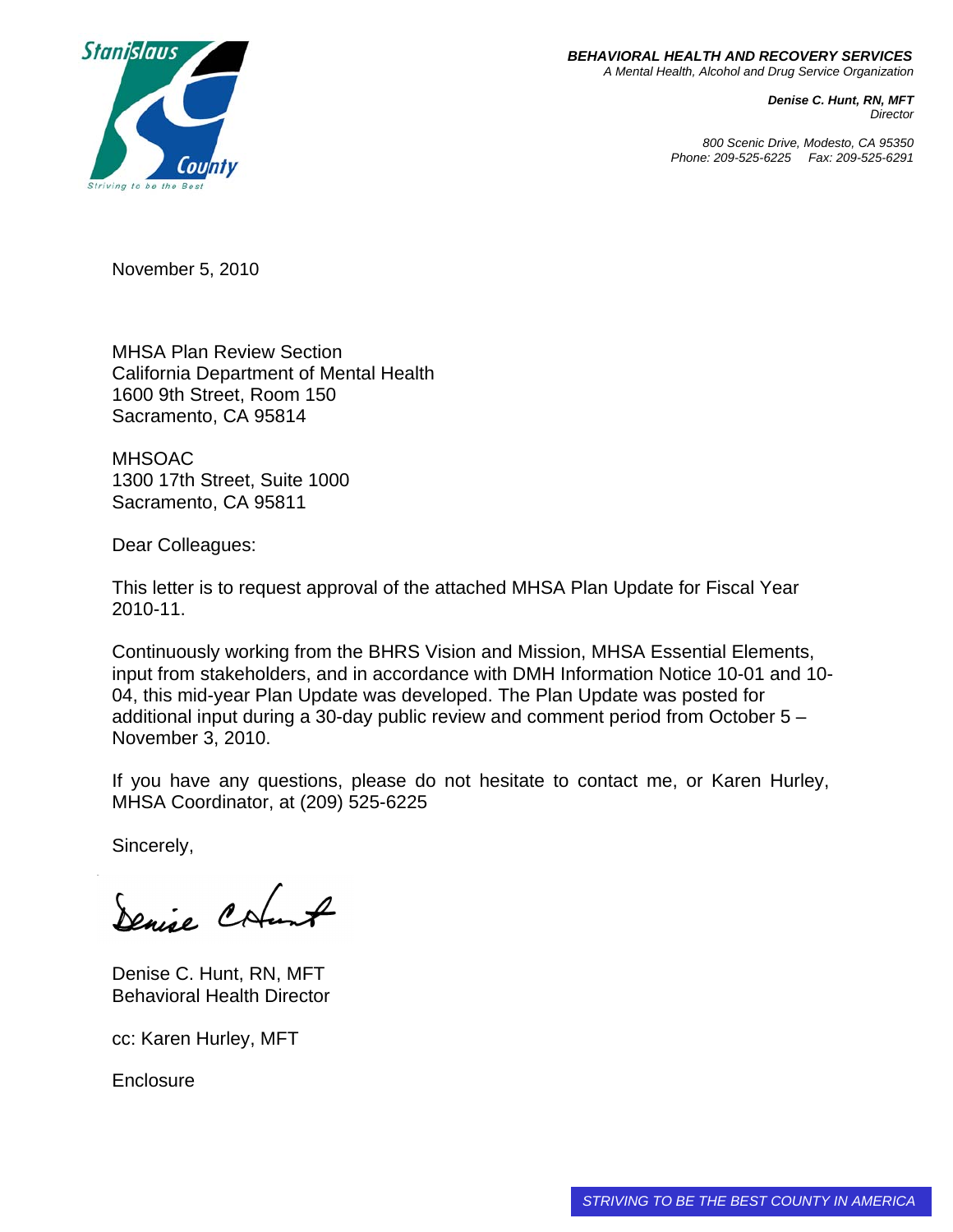

# **Stanislaus County**

# **Mental Health Services Act**

**Three-Year Program and Expenditure Plan** 

## **Community Services & Supports (CSS) Plan Update FY2010/2011**

## **November 2010**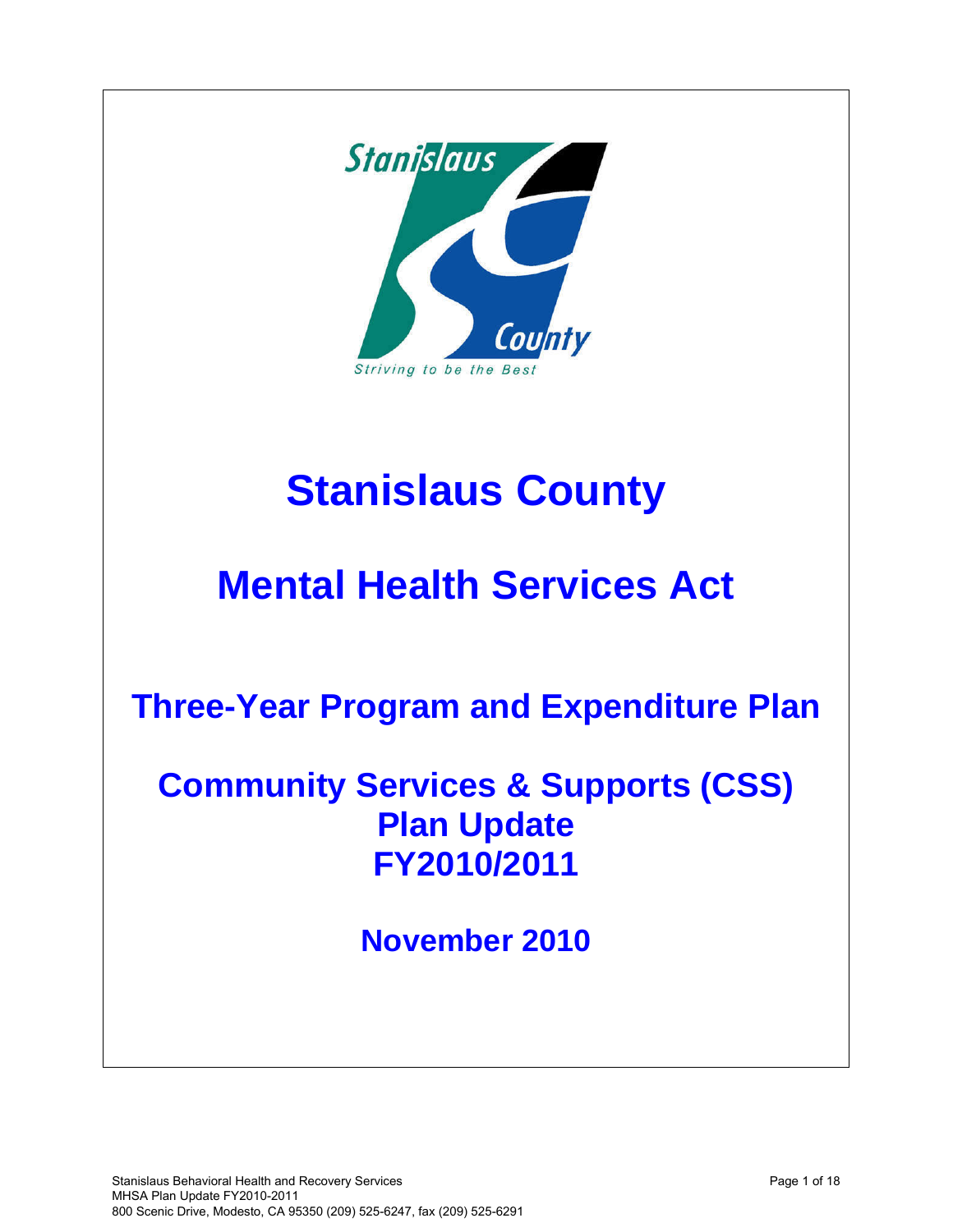### **TABLE OF CONTENTS**

| Exhibit C - Community Program Planning and Local Review Process6 |
|------------------------------------------------------------------|
|                                                                  |
|                                                                  |
| Exhibit E1 - Community Services and Supports Budget Summary11    |
|                                                                  |
| Exhibit F - CSS New Program Budget Detail and Narrative15        |
|                                                                  |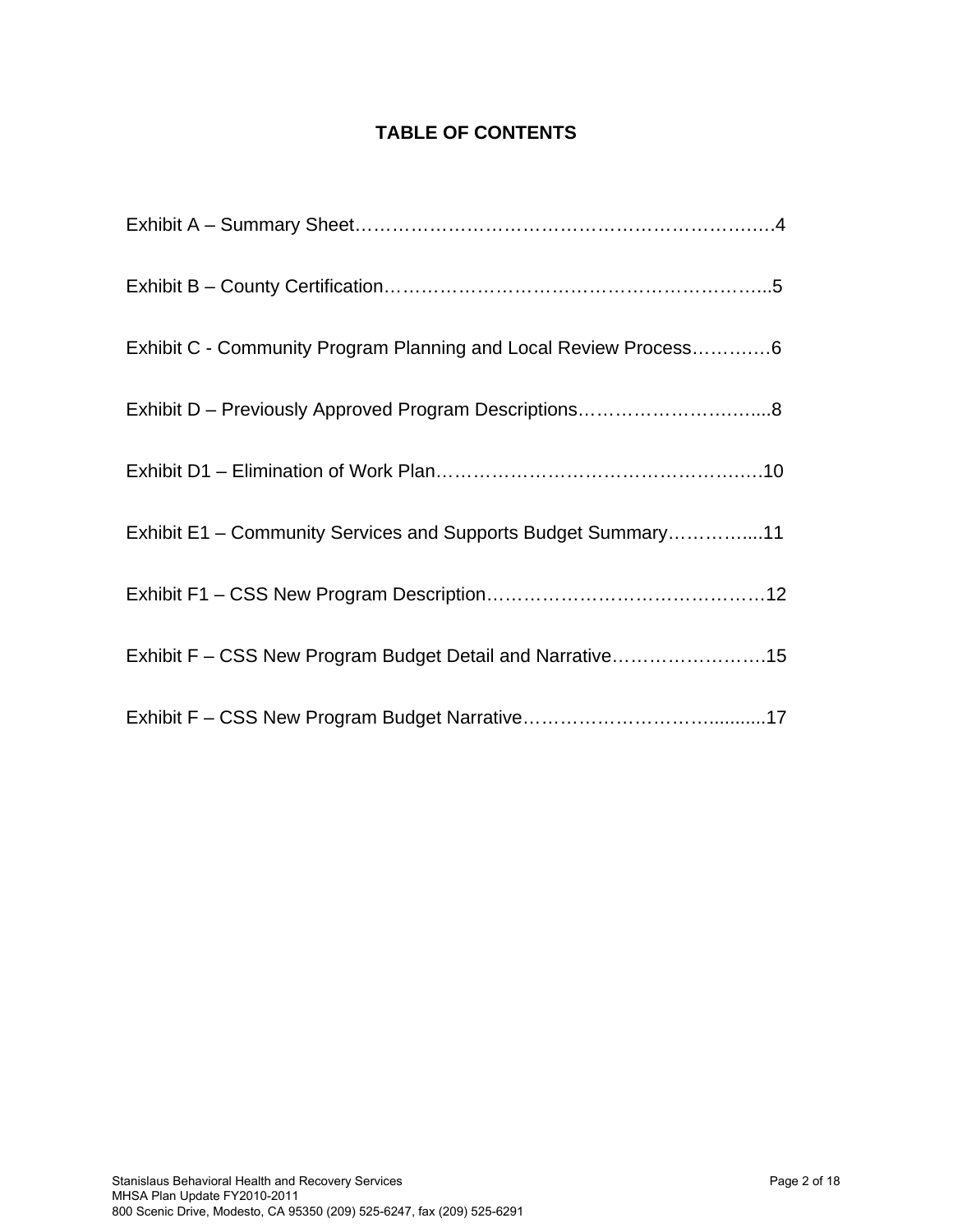## THIS PAGE HAS BEEN LEFT BLANK INTENTIONALLY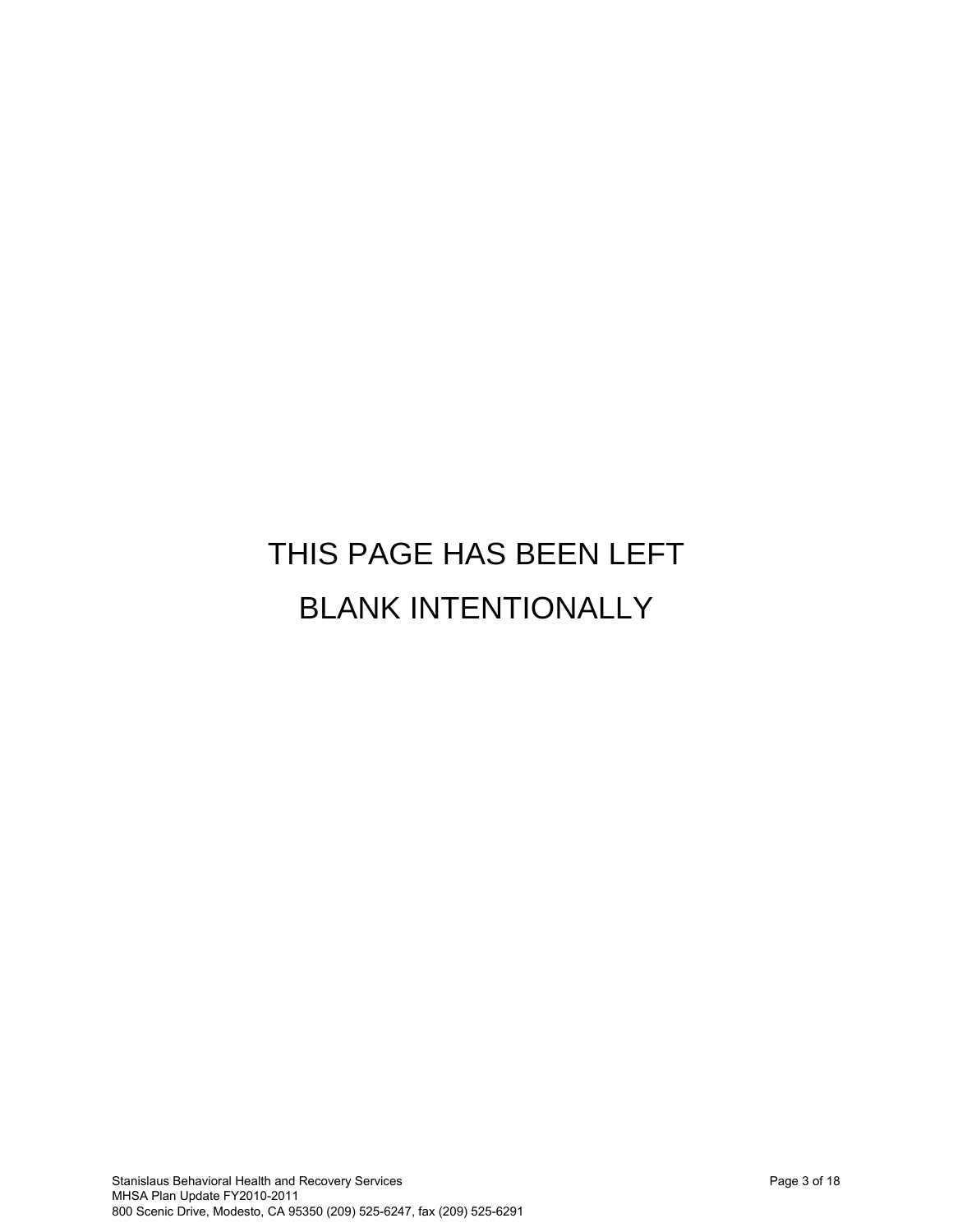### **COUNTY SUMMARY SHEET**

This document is intended to be used by the County to provide a summary of the components included within this annual update or update. Additionally, it serves to provide the County with a listing of the exhibits pertaining to each component.

| County:      | <b>Stanislaus</b>                                                                      |              |                          |                      |                               |                |                                        |                          |                      |                          |                |                |        |                |                      |                          |        |        |        |        |           |        |
|--------------|----------------------------------------------------------------------------------------|--------------|--------------------------|----------------------|-------------------------------|----------------|----------------------------------------|--------------------------|----------------------|--------------------------|----------------|----------------|--------|----------------|----------------------|--------------------------|--------|--------|--------|--------|-----------|--------|
|              |                                                                                        |              |                          |                      | <b>Exhibits</b>               |                |                                        |                          |                      |                          |                |                |        |                |                      |                          |        |        |        |        |           |        |
|              |                                                                                        |              | A                        | в                    | C                             | C <sub>1</sub> | D                                      | D1*                      | Е                    | E <sub>1</sub>           | E <sub>2</sub> | E <sub>3</sub> | E4     | E <sub>5</sub> | $F^{\ast\ast}$       | F1**                     | $F2**$ | F3**   | F4**   | F5**   | $G^{***}$ | $H***$ |
|              | For each annual update/update:                                                         |              | $\overline{\mathcal{L}}$ | $\blacktriangledown$ | ⊡                             | L              |                                        |                          | $\boxed{\checkmark}$ |                          |                |                |        |                |                      |                          |        |        |        |        |           |        |
| Component    | <b>Previously</b><br>Approved                                                          | <b>New</b>   |                          |                      |                               |                |                                        |                          |                      |                          |                |                |        |                |                      |                          |        |        |        |        |           |        |
| $\Box$ css   | \$11,613,512                                                                           | \$11,219,584 |                          |                      |                               | $\Box$         | $\boxed{\textcolor{blue}{\checkmark}}$ | $\overline{\phantom{a}}$ |                      | $\overline{\phantom{a}}$ |                |                |        |                | $\boxed{\checkmark}$ | $\overline{\phantom{a}}$ |        |        |        |        | $\Box$    | □      |
| $\Box$ WET   | Ι\$                                                                                    |              |                          |                      |                               | $\Box$         | $\Box$                                 | $\Box$                   |                      |                          | $\Box$         |                |        |                | $\Box$               | ٦                        |        |        |        |        |           |        |
| $\Box$ CF    | Ŝ.                                                                                     |              |                          |                      |                               |                |                                        | $\Box$                   |                      |                          |                | Ē              |        |                | П                    |                          | □      |        |        |        |           |        |
| $\Box$ TN    | 1\$                                                                                    | \$           |                          |                      |                               |                |                                        | П                        |                      |                          |                | $\Box$         |        |                | $\Box$               |                          |        | $\Box$ |        |        |           |        |
| $\Box$ PEI   | 1\$                                                                                    |              |                          |                      |                               | П              | $\Box$                                 | $\Box$                   |                      |                          |                |                | $\Box$ |                | ⊔                    |                          |        |        | $\Box$ |        |           |        |
| IN<br>INN    |                                                                                        |              |                          |                      |                               |                | $\Box$                                 | $\Box$                   |                      |                          |                |                |        |                | $\Box$               |                          |        |        |        | $\Box$ |           |        |
| <b>Total</b> | 1\$                                                                                    | l\$          |                          |                      |                               |                |                                        |                          |                      |                          |                |                |        |                |                      |                          |        |        |        |        |           |        |
|              |                                                                                        |              |                          |                      |                               |                |                                        |                          |                      |                          |                |                |        |                |                      |                          |        |        |        |        |           |        |
|              | Dates of 30-day public review comment period:                                          |              |                          |                      |                               |                | 10/5/10 - 11/3/10                      |                          |                      |                          |                |                |        |                |                      |                          |        |        |        |        |           |        |
|              | Date of Public Hearing*****:                                                           |              |                          |                      |                               |                | Not Applicable to Plan Update          |                          |                      |                          |                |                |        |                |                      |                          |        |        |        |        |           |        |
|              |                                                                                        |              |                          |                      |                               |                |                                        |                          |                      |                          |                |                |        |                |                      |                          |        |        |        |        |           |        |
|              | Date of submission of the Annual MHSA Revenue and<br><b>Expenditure Report to DMH:</b> |              |                          |                      | Not Applicable to Plan Update |                |                                        |                          |                      |                          |                |                |        |                |                      |                          |        |        |        |        |           |        |
|              | *Exhibit D1 is only required for program/project elimination.                          |              |                          |                      |                               |                |                                        |                          |                      |                          |                |                |        |                |                      |                          |        |        |        |        |           |        |

\*\*Exhibit F - F5 is only required for new programs/projects.

\*\*\*Exhibit G is only required for assigning funds to the Local Prudent Reserve.

\*\*\*\*Exhibit H is only required for assigning funds to the MHSA Housing Program.

\*\*\*\*\*Public Hearings are required for annual updates, but not for updates.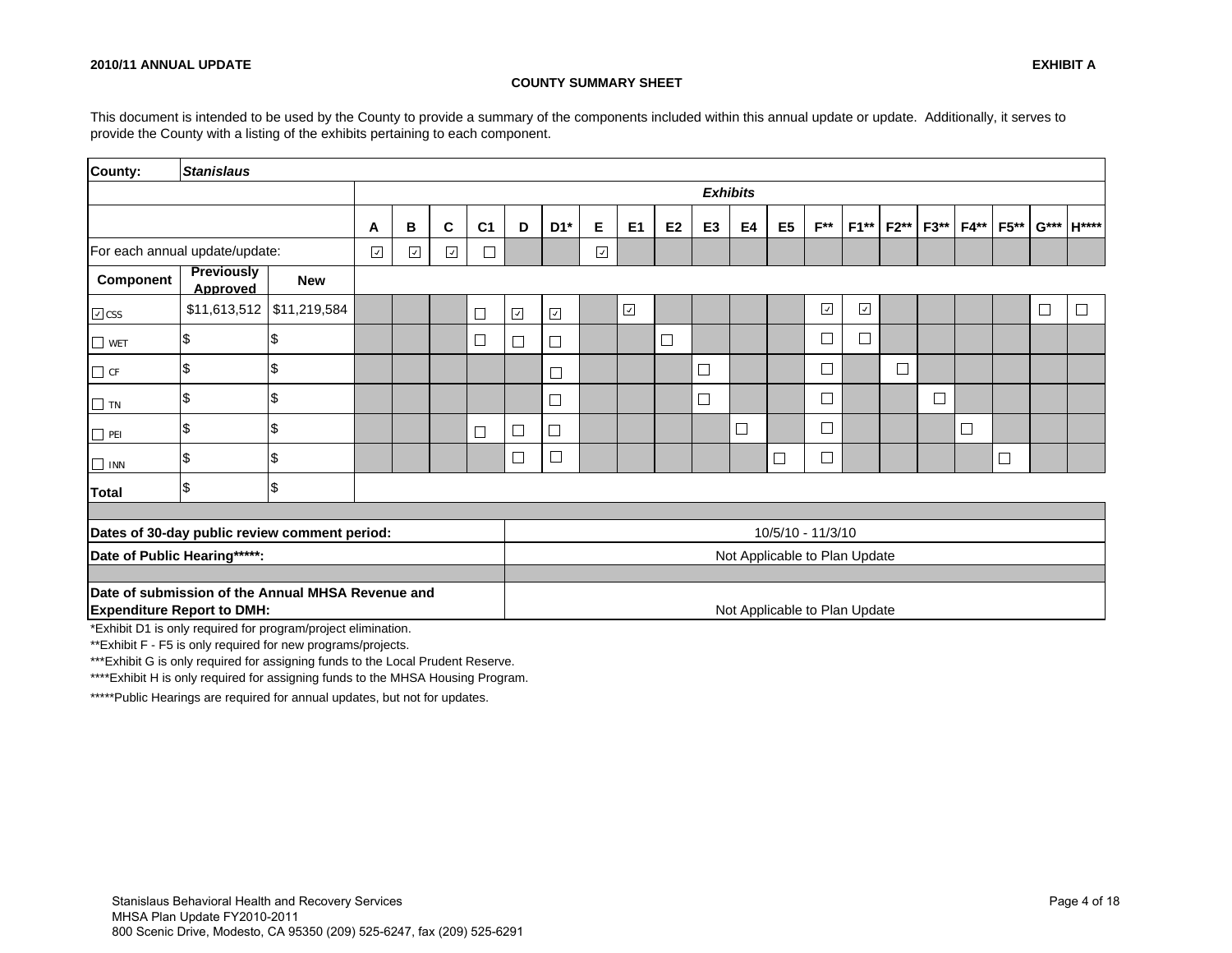### **COUNTY CERTIFICATION**

County: Stanislaus

| <b>County Mental Health Director</b>                                              | <b>Project Lead</b>                                                                  |
|-----------------------------------------------------------------------------------|--------------------------------------------------------------------------------------|
| Name: Denise Hunt<br>Telephone Number: 209-525-6225<br>E-mail: dhunt@stanbhrs.org | Name: Karen Hurley<br>Telephone Number: 209-525-6229<br>E-mail: khurley@stanbhrs.org |
| Mailing Address:<br>800 Scenic Drive<br>Modesto, CA 95350                         |                                                                                      |

I hereby certify that I am the official responsible for the administration of county mental health services in and for said county and that the County has complied with all pertinent regulations, laws and statutes for this annual update/update, including all requirements for the Workforce Education and Training component. Mental Health Services Act funds are and will be used in compliance with Welfare and Institutions Code section 5891 and Title 9 of the California Code of Regulations section 3410, Non-Supplant.

This update has been developed with the participation of stakeholders, in accordance with sections 3300, 3310, subdivision (d), and 3315, subdivision (a). The draft FY 2010/11 annual update was circulated for 30 days to stakeholders for review and comment. All input has been considered with adjustments made, as appropriate.

The County agrees to participate in a local outcome evaluation for the PEI program(s) identified in the PEI component. $1$ 

The County Mental Health Director approves all Capital Facilities and Technological Needs (CFTN) projects.

The County has complied with all requirements for the Workforce Education and Training component and the Capital Facilities segment of the CFTN component.

The costs of any Capital Facilities renovation projects in this annual update are reasonable and consistent with what a prudent buyer would incur.

The information provided for each work plan is true and correct.

All documents in the attached FY 2010/11 annual update/update are true and correct.

Denise C. Hunt, RN, MFT 224/22 Cross 11/5/10

Mental Health Director/Designee (PRINT) Signature Signature Date

 $\overline{a}$ 

<span id="page-5-0"></span> $1$  Counties with fewer than 100,000 residents, per Department of Finance demographic data, are exempt from this requirement and may strike this line from the certification.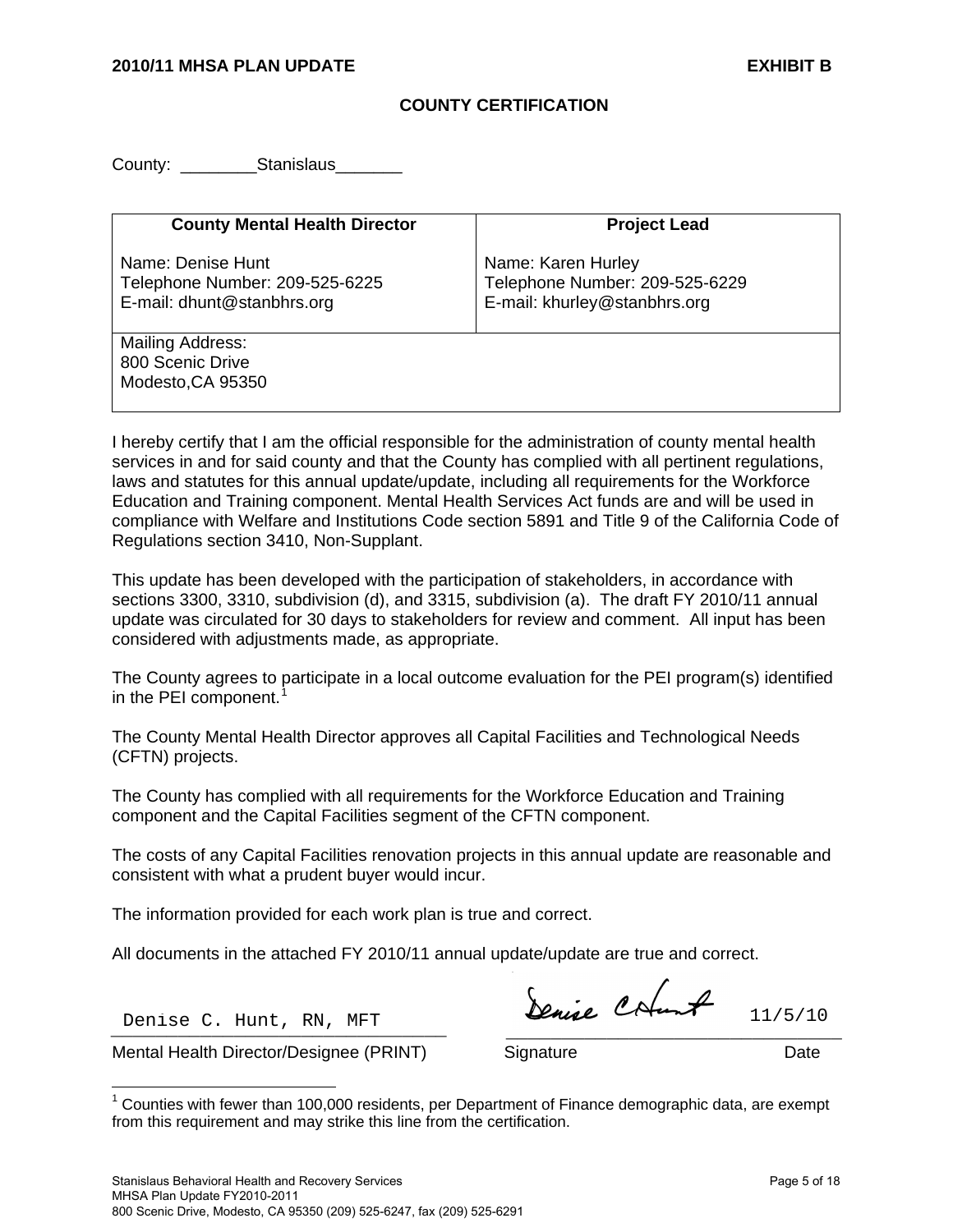### **COMMUNITY PROGRAM PLANNING AND LOCAL REVIEW PROCESS**

**County: County:** 

### Date: November 5, 2010

**Instructions:** Utilizing the following format please provide a brief description of the Community Program Planning and Local Review Processes that were conducted as part of this annual update/update per title 9 of the California Code of Regulations, sections 3300 and 3315.

Counties may elect to attach the Mental Health Board meeting minutes in which the annual update was discussed if it provides additional information that augments the responses to these questions.

### **Community Program Planning**

**1. Briefly describe the Community Program Planning (CPP) Process for development of the FY 2010/11 annual update/update. Include the methods used to obtain stakeholder input.** 

BHRS efforts to engage stakeholders, create transparency and facilitate understanding in all community planning processes are ongoing throughout each year since 2005.

Discussions regarding anticipated reductions CSS programs have been included in stakeholder meetings since FY09 -10 and most recently at Representative Stakeholder meetings in January 2010.

To deepen stakeholder understanding of budget issues and recommended reductions or consolidations, a Key Informant process was convened that included members of a variety of key stakeholder groups; including members of the Representative Stakeholder Steering Committee, Mental Health Board members, NAMI, service recipients, representatives of diverse communities, BHRS Senior Leadership Team (SLT), and BHRS Accountants.

Two meetings were convened on August 31 and September 14, 2010. The BHRS Senior Leadership Team and accountants developed a detailed PowerPoint presentation for each evening that contained extensive information designed to educate key informants on BHRS MHSA budget streams, structures, and planning. Key features of the evening included a review of current budget challenges in public mental health funding, key aspects of the sustainability plan BHRS has committed to in the coming years, recommendations for CSS program consolidations, elimination and other administrative efficiencies. The Key Informant Meetings (each 3 hours in length) involved a rich discussion that resulted in more shared understanding of two key issues: 1) the adaptive dilemma we face in public mental health funding and 2) how we plan to achieve CSS sustainability with stakeholder input on program reductions.

The Behavioral Health Director and Senior Leadership Team members led the discussion and provided a narrative that focused on four long term change strategies: community capacity building, results based accountability, leadership development and financial sustainability across all BHRS funding streams beginning with MHSA CSS. These themes are at the heart of the design of the approved Innovation Project to be implemented this year.

Ultimately, participants in the key informant process thoughtfully considered the recommended reductions and acknowledged the approach as forward thinking and fiscally responsible.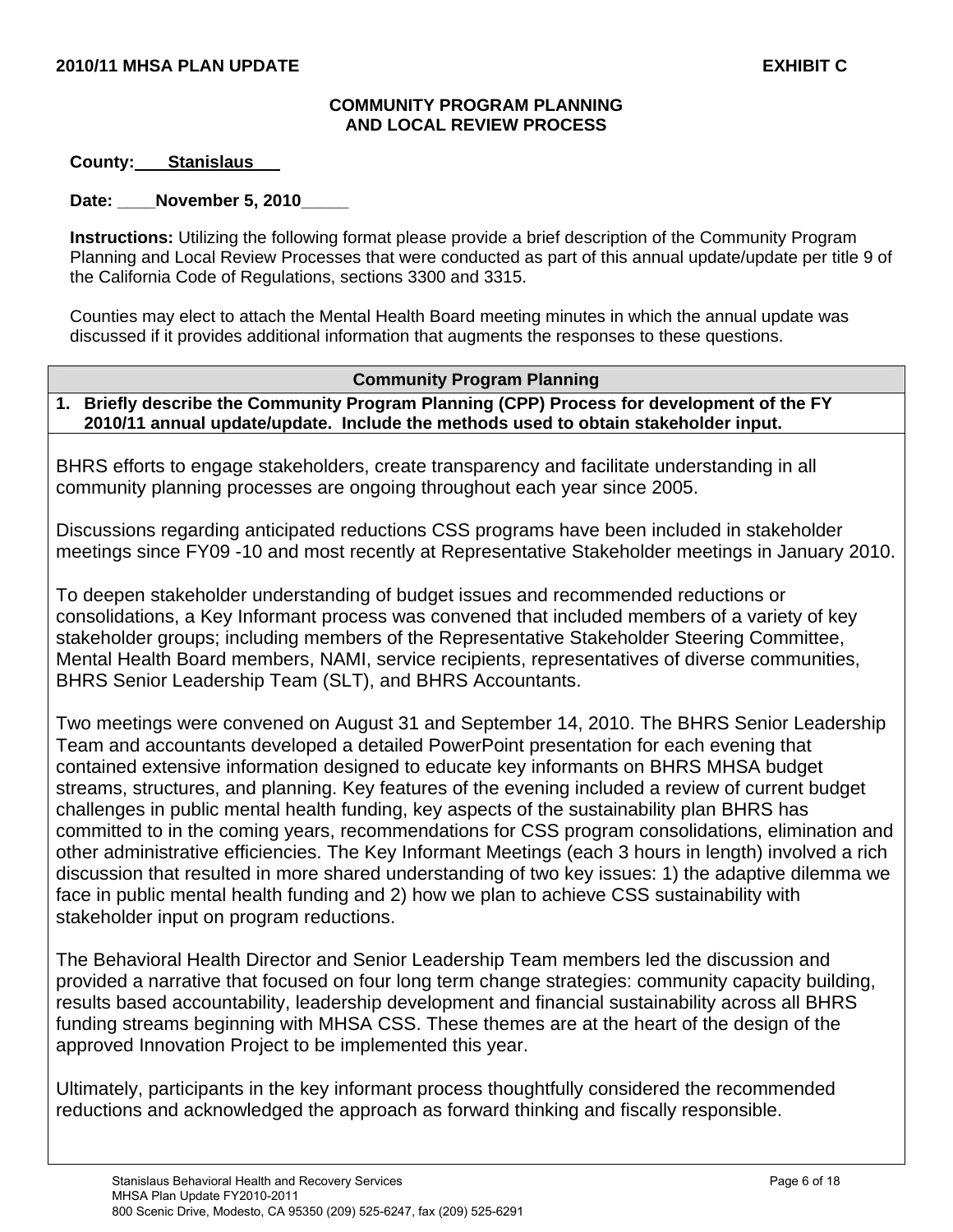### **COMMUNITY PROGRAM PLANNING AND LOCAL REVIEW PROCESS**

### **2. Identify the stakeholder entities involved in the Community Program Planning (CPP) Process.**

Members from the following agencies/communities: consumers, family members, contract providers of public mental health services, representatives from diverse communities, law enforcement, health care, faith-based community, social services, Stanislaus County Chief Executive Office, BHRS staff, Area Agency on Aging, and regional geographical areas of Stanislaus County participated. Many of these partners have participated in previous planning processes and some were new to the process.

### **3. If eliminating a program/project, please include how the stakeholders were involved and had the opportunity to participate in the decision to eliminate the program/project.**

A key informant process was convened to inform, educate, and achieve consensus on the plan to eliminate one 0&E program from the CSS plan funding and transfer it to an already approved project in the PEI plan. Stakeholders did not want to see the program be eliminated and felt that it aligned with PEI goals of the Community Capacity Building Project and could move to target the Priority Populations and Key Community Needs identified for PEI projects. Consideration of PEI fiscal sustainability was included in the discussion and decision.

### **Local Review Process**

**4. Describe methods used to circulate, for the purpose of public comment, the annual update or update.** 

The MHSA FY2010/11 PLAN UPDATE was circulated using the following methods:

- $\checkmark$  An electronic copy was posted on the County's MHSA website: [www.stanislausmhsa.com](http://www.stanislausmhsa.com/)
- $\checkmark$  Paper copies were sent to Stanislaus County Public Library resource desks throughout the County
- $\checkmark$  Electronic notification was sent to all BHRS service sites with a link to [www.stanislausmhsa.com](http://www.stanislausmhsa.com/), announcing the posting of this plan update
- $\checkmark$  Representative Stakeholder Steering Committee, Mental Health Board members, and other stakeholders were sent notice informing them of the start of the 30-day public review, and how to obtain a copy of the plan update.
- $\checkmark$  An informational meeting was conducted on October 19, 4:00 p.m. 5:00 p.m., in the Main Conference Room, at Behavioral Health and Recovery Services, Modesto, CA.

 $\checkmark$  For ease of public review and comment, a feedback form was included in the document. The public was notified by:

> $\checkmark$  Public notice was posted in seven newspapers throughout Stanislaus County including a newspaper serving the Latino community. The notice included reference to [www.stanislausmhsa.com](http://www.stanislausmhsa.com/) and a phone number for requesting a copy of the plan update.

### **5. Include substantive comments received during the stakeholder review and public hearing, responses to those comments, and a description of any substantive changes made to the proposed annual update/update that was circulated. The County should indicate if no substantive comments were received.**

No comments were received.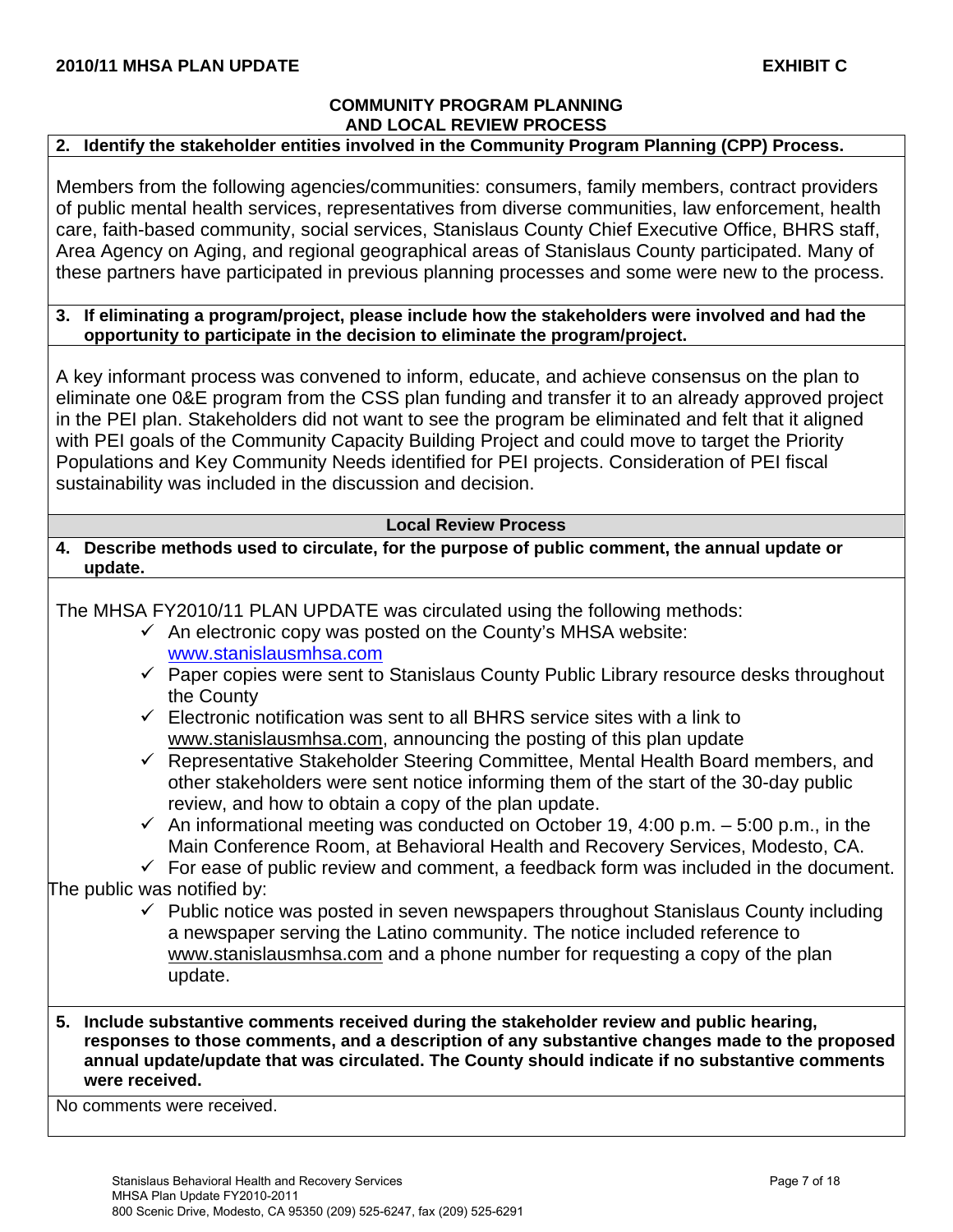### **2010/11 MHSA PLAN UPDATE EXHIBIT D**

### **PREVIOUSLY APPROVED PROGRAM**

**County: Stanislaus** 

### **Program Number/Name: FSP-03 Senior Access & Resource Team FSP-04 Health/Mental Health Team**

| <b>November 5, 2010</b><br>Date: |
|----------------------------------|
|----------------------------------|

|                  | <b>CSS</b>                                                                                                                                                                                                                                                                                                                                                                                                                                                                                                                                                                                                                                                                                                                                                                                                                                                                                                                                                                                                                                                                                                                                                                |             |             |                                                                                                                                                                             |  |  |  |  |  |
|------------------|---------------------------------------------------------------------------------------------------------------------------------------------------------------------------------------------------------------------------------------------------------------------------------------------------------------------------------------------------------------------------------------------------------------------------------------------------------------------------------------------------------------------------------------------------------------------------------------------------------------------------------------------------------------------------------------------------------------------------------------------------------------------------------------------------------------------------------------------------------------------------------------------------------------------------------------------------------------------------------------------------------------------------------------------------------------------------------------------------------------------------------------------------------------------------|-------------|-------------|-----------------------------------------------------------------------------------------------------------------------------------------------------------------------------|--|--|--|--|--|
|                  | <b>Previously Approved - N/A</b>                                                                                                                                                                                                                                                                                                                                                                                                                                                                                                                                                                                                                                                                                                                                                                                                                                                                                                                                                                                                                                                                                                                                          |             |             |                                                                                                                                                                             |  |  |  |  |  |
| No.              | Question                                                                                                                                                                                                                                                                                                                                                                                                                                                                                                                                                                                                                                                                                                                                                                                                                                                                                                                                                                                                                                                                                                                                                                  | Yes         | No          |                                                                                                                                                                             |  |  |  |  |  |
| $\overline{1}$ . | Is this an existing program with no changes?                                                                                                                                                                                                                                                                                                                                                                                                                                                                                                                                                                                                                                                                                                                                                                                                                                                                                                                                                                                                                                                                                                                              |             |             | If yes, answer question #5 and complete Exh.E1 or E2 accordingly; If no, answer<br>question #2                                                                              |  |  |  |  |  |
| $\overline{2}$ . | Is there a change in the service population to be served?                                                                                                                                                                                                                                                                                                                                                                                                                                                                                                                                                                                                                                                                                                                                                                                                                                                                                                                                                                                                                                                                                                                 |             |             | If yes, complete Exh. F1; If no, answer question #3                                                                                                                         |  |  |  |  |  |
| $\overline{3}$ . | Is there a change in services?                                                                                                                                                                                                                                                                                                                                                                                                                                                                                                                                                                                                                                                                                                                                                                                                                                                                                                                                                                                                                                                                                                                                            |             |             | If yes, complete Exh. F1; If no, answer question #4                                                                                                                         |  |  |  |  |  |
| $\overline{4}$ . | Is there a change in funding amount for the existing program?                                                                                                                                                                                                                                                                                                                                                                                                                                                                                                                                                                                                                                                                                                                                                                                                                                                                                                                                                                                                                                                                                                             |             |             | If yes, answer question #4(a); If no, complete Exh. E1or E2 accordingly                                                                                                     |  |  |  |  |  |
| a)               | Is the change within ±15% of previously approved amount?                                                                                                                                                                                                                                                                                                                                                                                                                                                                                                                                                                                                                                                                                                                                                                                                                                                                                                                                                                                                                                                                                                                  |             |             | If yes, answer question #5 and complete Exh. E1or E2; If no, complete Exh. F1<br>and complete table below.<br>FY 09/10 funding<br>FY 10/11 funding<br><b>Percent Change</b> |  |  |  |  |  |
| 5.               | For CSS programs: Describe the services/strategies and target population to be served. This should include information about targeted age, gender,<br>race/ethnicity and language spoken of the population to be served.<br>For WET programs: Describe objectives to be achieved such as days of training, number of scholarships awarded, major milestones to be reached.                                                                                                                                                                                                                                                                                                                                                                                                                                                                                                                                                                                                                                                                                                                                                                                                |             |             |                                                                                                                                                                             |  |  |  |  |  |
|                  |                                                                                                                                                                                                                                                                                                                                                                                                                                                                                                                                                                                                                                                                                                                                                                                                                                                                                                                                                                                                                                                                                                                                                                           |             |             |                                                                                                                                                                             |  |  |  |  |  |
|                  | <b>Existing Programs to be Consolidated</b>                                                                                                                                                                                                                                                                                                                                                                                                                                                                                                                                                                                                                                                                                                                                                                                                                                                                                                                                                                                                                                                                                                                               |             |             |                                                                                                                                                                             |  |  |  |  |  |
| No.              | Question                                                                                                                                                                                                                                                                                                                                                                                                                                                                                                                                                                                                                                                                                                                                                                                                                                                                                                                                                                                                                                                                                                                                                                  | <b>Yes</b>  | <b>No</b>   |                                                                                                                                                                             |  |  |  |  |  |
| $\overline{1}$ . | Is this a consolidation of two or more existing programs?                                                                                                                                                                                                                                                                                                                                                                                                                                                                                                                                                                                                                                                                                                                                                                                                                                                                                                                                                                                                                                                                                                                 | $\boxtimes$ |             | If yes, answer question #2; If no, answer questions for existing program above                                                                                              |  |  |  |  |  |
| $\overline{2}$ . | Will all populations of existing program continue to be served?                                                                                                                                                                                                                                                                                                                                                                                                                                                                                                                                                                                                                                                                                                                                                                                                                                                                                                                                                                                                                                                                                                           | $\boxtimes$ |             | If yes, answer question #3; If no, complete Exh. F1                                                                                                                         |  |  |  |  |  |
| $\overline{3}$ . | Will all services from existing program continue to be offered?                                                                                                                                                                                                                                                                                                                                                                                                                                                                                                                                                                                                                                                                                                                                                                                                                                                                                                                                                                                                                                                                                                           | $\boxtimes$ |             | If yes, answer question #4<br>If no, complete Exh. F1                                                                                                                       |  |  |  |  |  |
| 4.               | Is the funding amount $\pm$ 15% of the sum of the previously<br>approved amounts?                                                                                                                                                                                                                                                                                                                                                                                                                                                                                                                                                                                                                                                                                                                                                                                                                                                                                                                                                                                                                                                                                         | L           | $\boxtimes$ | If yes, answer question #5 and complete Exh. E1 or E2 accordingly<br>If no, complete Exh. F1                                                                                |  |  |  |  |  |
| 5.               | Description of Previously Approved Programs to be consolidated. Include in your description:<br>a) The names of Previously Approved programs to be consolidated: FSP-03 Senior Access and Resource Team and FSP-04 Health/Mental Health Team<br>b) Describe the target population to be served and the services/strategies to be provided (include targeted age, gender, race/ethnicity, and language<br>spoken by the population to be served): Target populations previously served by each program will be served by the consolidated program, including adults<br>(18 - 59 years) and older adults (60+ years) with significant, ongoing, possibly chronic, health conditions co-occurring with SMI as well as,<br>functional impairments related to aging. Transition-aged adults (55-59 years) with SMI, co-occurring substance abuse disorders and/or other<br>physical health conditions are included in the target population. Within the identified group of service recipients, the priority population is<br>individuals who are primarily uninsured as well as individuals from racially and/or culturally diverse communities (including LGBTQ) who may not |             |             |                                                                                                                                                                             |  |  |  |  |  |



**Select one:** 

| CSS |
|-----|
| WET |
| PFI |
| INN |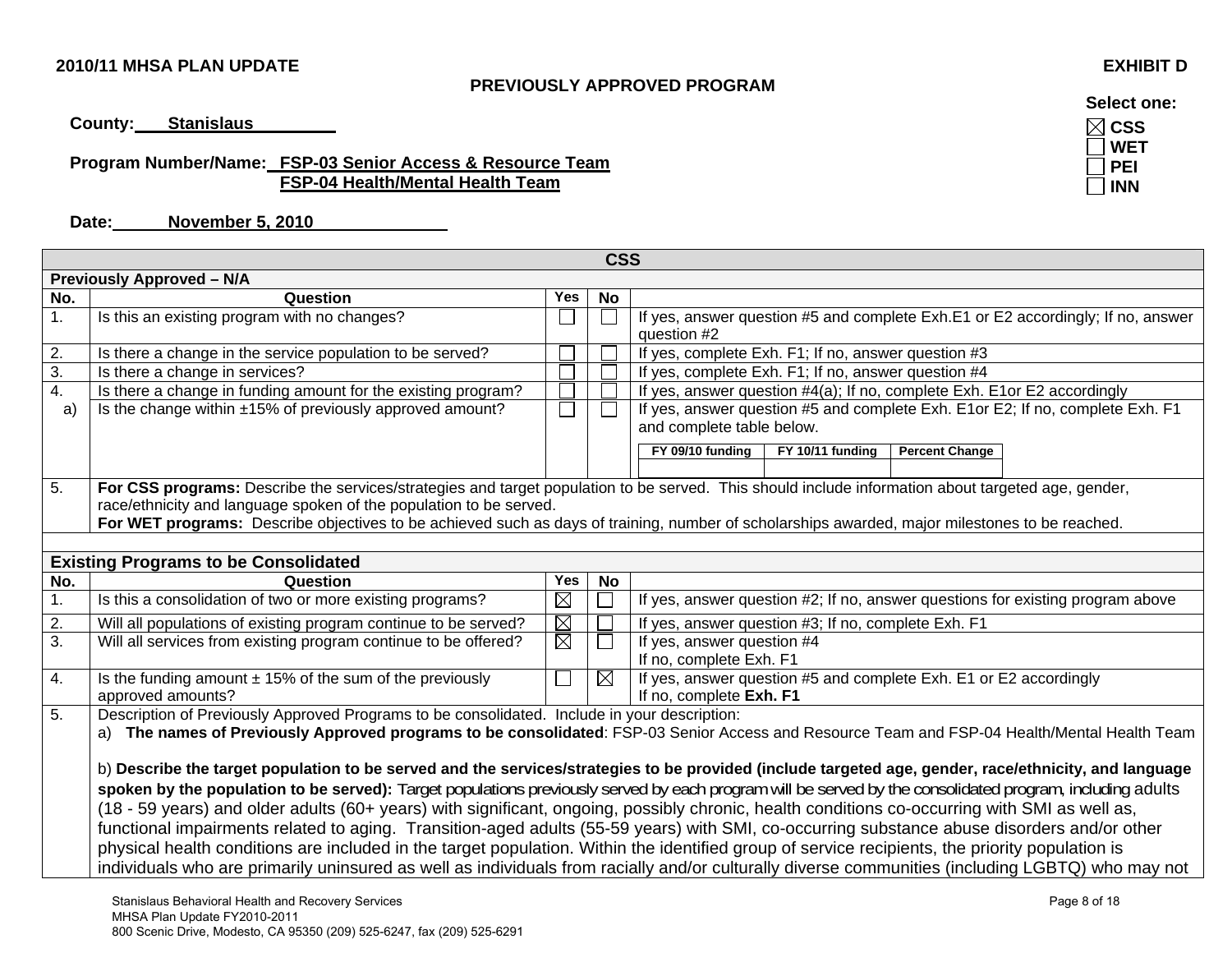### **PREVIOUSLY APPROVED PROGRAM**

have access to well-coordinated health/mental health services. They may also be individuals who are homeless or at risk of homelessness, at risk of institutionalization, hospitalization, and nursing home care, or frequent users of emergency rooms for health care. Service strategies include 24/7 access to a known service provider, individualized service plan, multidisciplinary treatment approach, wellness and recovery focused group and peer support, linkage to existing community support groups, peer support and recovery groups for individuals with co-occurring health and mental health disorders. Both service recipients and family members receive education regarding the management of both health and mental health issues as well as benefits advocacy support and housing support for service recipients.

c) **Provide the rationale for consolidation:** These 2 Full Service Partnerships have successfully utilized FSP strategies and approaches to serve individuals with needs related to medical concerns, risk for frequent trips to emergency rooms, risk for homelessness and risk for hospitalization. Stakeholders agreed that a consolidation of the programs would not sacrifice access or quality of service and would allow for key program cost efficiencies and continuation of services by known service providers.

Additionally, introduction of graduated levels of service within the FSP will allow service recipients to move through levels of care of varying intensity, connect more effectively with community supports, and exit intensive services when appropriate. Stakeholders endorsed this approach to retaining the service while also achieving a more sustainable budget.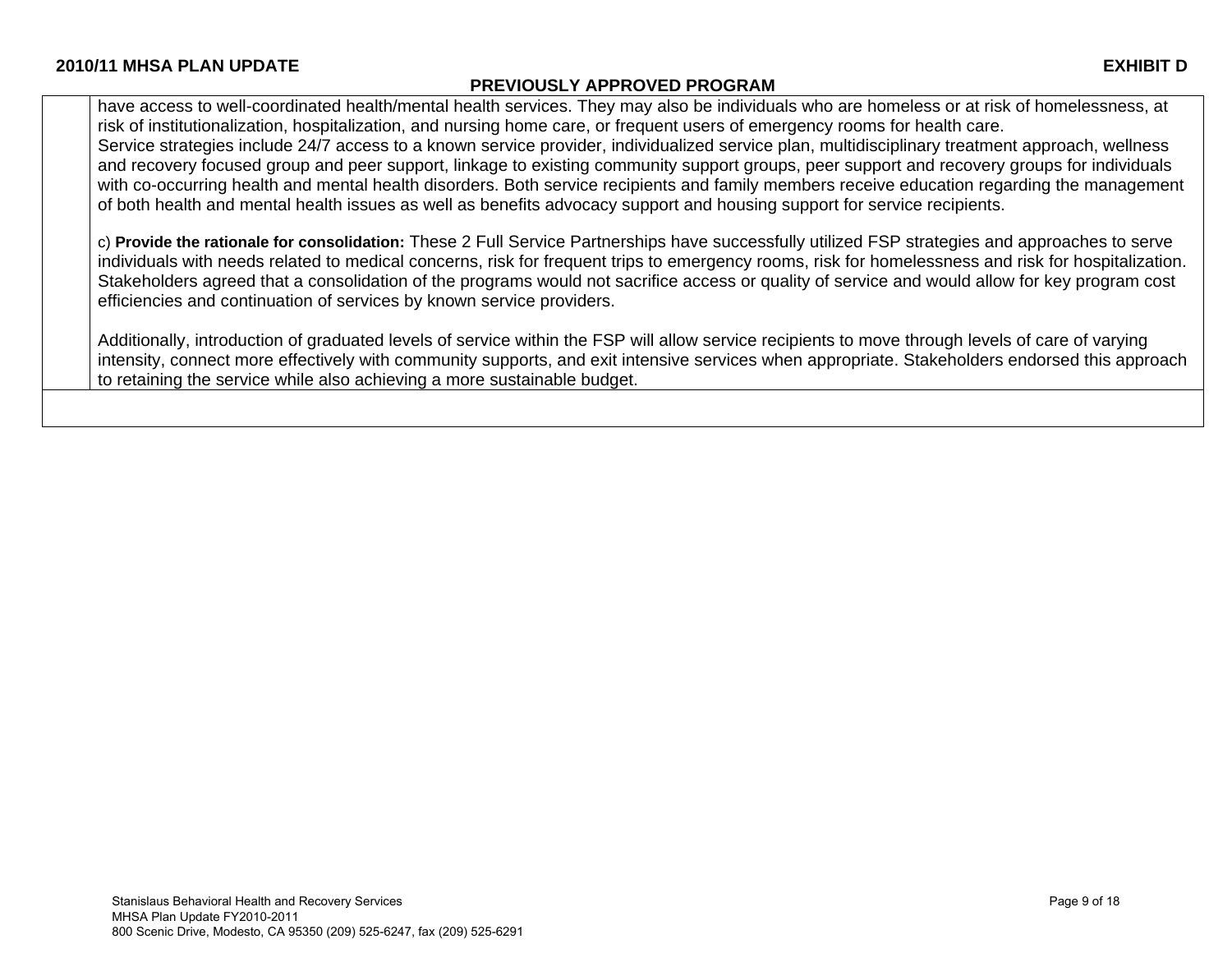### **2010/11 MHSA PLAN UPDATE EXHIBIT D1**

### **ELIMINATION OF PROGRAM/PROJECT**

**County: Stanislaus** 

**Program/Project Number/ Name: O&E-01 Outreach & Engagement**

**Date:** November 5, 2010

### **1. Clearly identify the program/project proposed for elimination.**

O&E-01 Outreach and Engagement Services

### **2. Describe the rationale for eliminating the program/project.**

Initially, funding for Community Services and Supports (CSS) Outreach and Engagement (O&E) strategies were established in recognition of the special activities needed to reach diverse unserved populations. In 2005, Stanislaus County's community program planning process strongly supported inclusion of outreach services to culturally diverse individuals of all ages as a way to begin to address disparities in service to unserved and underserved populations with issues related to SMI/SED. Stakeholders gave input and BHRS agreed that the best way to fully implement outreach is through racially/ethnically based community organizations. Through programs based on neighborhood assets (e.g. Promotoras) individuals who could potentially benefit from services and/or who may be reluctant to enter into formal services could be reached most effectively. Over the years the focus of CSS outreach and engagement has been to reach these unserved individuals, promote recovery, resiliency and wellness goals while maintaining respect for diverse beliefs and cultural practices, strengthen neighborhood assets and identify those in need of specialty mental health services for SMI/SED.

### **Rationale for this transfer**:

1) The community based organizations who have implemented the CSS outreach and engagement strategies have worked in partnership with BHRS to improve access and, at times, facilitate referral into services. By providing outreach over the years with CSS funding, they have contributed significantly to the capacity of communities to support their members with issues related to SMI/SED and often have alleviated the need for additional or extended mental health treatment. As neighborhood assets have strengthened, they naturally have also begun to engage individuals prior to the development of symptoms. At the present time, the goals of the PEI Community Capacity Building Project can be served by this transfer.

2) Transfer of the outreach and engagement program from CSS to PEI will involve a shift in focus toward supporting the goals of the PEI Community Capacity Building Project to increase targeted communities' behavioral health capacity. The PEI Key Community Need focus is Disparities in Access to Mental Health Services. Priority Population focus is individuals of all ages from Underserved Cultural Populations

3) Transfer of this program from CSS to PEI Plan is part of a local strategy to achieve a sustainable level of funding in the local CSS plan and preserve connections established with diverse populations. Sufficient funding is available to accommodate and sustain this transfer to PEI to serve underserved cultural populations and address disparities in access to mental health services.

4) Stakeholders and BHRS Leaders participating in a key informant process endorsed this transfer as consistent with the BHRS long term change goals of community capacity building and sustainability. Everyone understands that this is a one-way transfer and the program cannot be moved back to CSS at a later date.

### **3. Describe how the funding for the eliminated program/project will be used.**

The funds are part of a reduction in the overall CSS plan to achieve a sustainable level of programming that will match up with anticipated MHSA revenues in the years to come. The program funds eliminated in FY10-11 will be retained in operating reserve for CSS programs in FY11-12.

**Select one:** 

 $\boxtimes$  CSS  **WET CF TN**   $PEI<sup>1</sup>$  $PEI<sup>1</sup>$  $PEI<sup>1</sup>$  **INN** 

<span id="page-10-0"></span>l <sup>1</sup> For PEI only – Counties eliminating a project with funds targeted toward Children, Youth, and Transitional-Aged Youth, the PEI Funding Request (Exhibit E4) should reflect that at least 51% of PEI funds are directed towards individuals under age 25. Small counties are exempt from this requirement. The PEI Program selected for local evaluation may not be eliminated.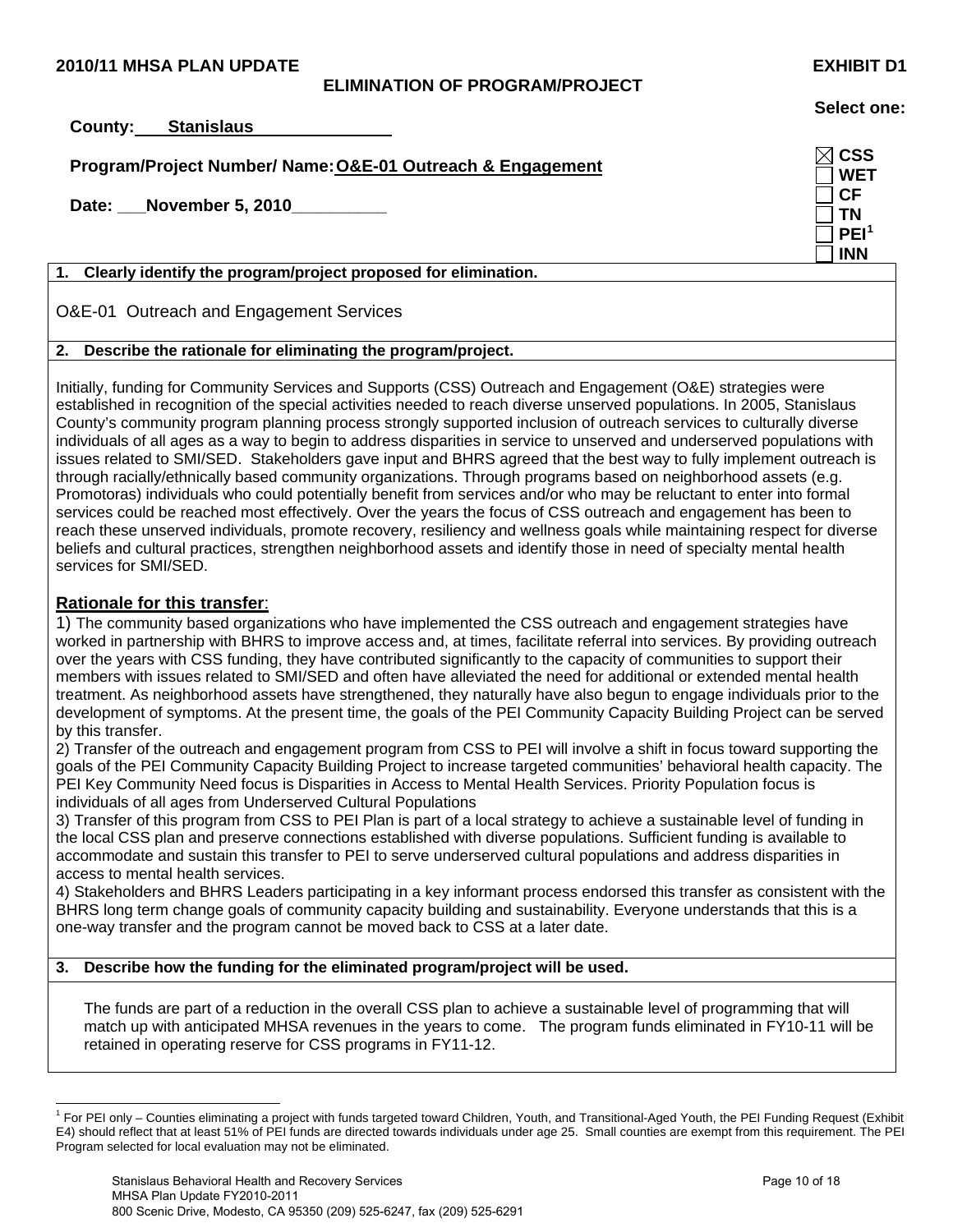**County:**

### Stanislaus **Date:** 11/4/2010 FINAL

|                                          | <b>CSS Programs</b>                                                        | FY 10/11                                |                                                     | <b>Estimated MHSA Funds by Service Category</b> |                            |                                          | <b>Estimated MHSA Funds by Age Group</b> |                                |             |                    |                      |
|------------------------------------------|----------------------------------------------------------------------------|-----------------------------------------|-----------------------------------------------------|-------------------------------------------------|----------------------------|------------------------------------------|------------------------------------------|--------------------------------|-------------|--------------------|----------------------|
| No.                                      | <b>Name</b>                                                                | <b>Requested</b><br><b>MHSA Funding</b> | <b>Full Service</b><br><b>Partnerships</b><br>(FSP) | General<br><b>System</b><br><b>Development</b>  | Outreach and<br>Engagement | <b>MHSA</b><br><b>Housing</b><br>Program | Children and<br>Youth                    | <b>Transition</b><br>Age Youth | Adult       | <b>Older Adult</b> |                      |
|                                          | <b>Previously Approved Programs</b>                                        |                                         |                                                     |                                                 |                            |                                          |                                          |                                |             |                    |                      |
| FSP01                                    | Westside Stanislaus Homeless Outreach                                      | \$2,461,463                             | \$1,846,097                                         | \$615,366                                       |                            |                                          |                                          | \$492,292                      | \$1,723,024 | \$246,147          |                      |
| 2. FSP02                                 | Juvenile Justice                                                           | \$247,108                               | \$247,108                                           |                                                 |                            |                                          | \$123,554                                | \$123,554                      |             |                    |                      |
| 3. FSP03                                 | Senior Access and Resource Team*                                           | \$0                                     | \$0                                                 | \$0                                             |                            |                                          |                                          |                                | \$0         | \$0                |                      |
| FSP04                                    | Health/Mental Health Team*                                                 | \$0                                     | \$0                                                 | \$0                                             |                            |                                          |                                          |                                | \$0         | \$0                |                      |
| 5. FSP05                                 | <b>Integrated Forensic Team</b>                                            | \$1,226,372                             | \$903,434                                           | \$322,938                                       |                            |                                          |                                          | \$245,274                      | \$981,098   |                    |                      |
| 6. GSD01                                 | Transition Age Young Adult Drop-In Center                                  | \$848,215                               |                                                     | \$848,215                                       |                            |                                          |                                          | \$848,215                      |             |                    |                      |
| GSD <sub>02</sub>                        | Community Response Team                                                    | \$427,251                               |                                                     | \$427,251                                       |                            |                                          | \$111,085                                | \$64,088                       | \$187,990   | \$64,088           |                      |
| GSD04<br>8.                              | <b>Families Together</b>                                                   | \$236,053                               |                                                     | \$236,053                                       |                            |                                          | \$212,448                                | \$23,605                       |             |                    |                      |
| GSD <sub>05</sub><br>9.                  | Consumer Employment & Empowerment Center                                   | \$331,078                               |                                                     | \$331,078                                       |                            |                                          |                                          | \$66,216                       | \$165,539   | \$99,323           |                      |
| 10. OE01                                 | Community Outreach & Engagement*                                           | \$232,680                               |                                                     |                                                 | \$232,680                  |                                          | \$93,072                                 | \$46,536                       | \$58,170    | \$34,902           |                      |
| 11. OE02                                 | Garden Gate Respite                                                        | \$1,129,718                             |                                                     |                                                 | \$1,129,718                |                                          |                                          | \$225,944                      | \$677,830   | \$225,944          |                      |
| 12.                                      |                                                                            | \$0                                     |                                                     |                                                 |                            |                                          |                                          |                                |             |                    |                      |
| 13.                                      |                                                                            | \$0                                     |                                                     |                                                 |                            |                                          |                                          |                                |             |                    |                      |
| 14.                                      |                                                                            | \$0                                     |                                                     |                                                 |                            |                                          |                                          |                                |             |                    |                      |
| 15.                                      |                                                                            |                                         |                                                     |                                                 |                            |                                          |                                          |                                |             |                    |                      |
| 16. Subtotal: Programs <sup>a/</sup>     |                                                                            | \$7,139,938                             | \$2,996,639                                         | \$2,780,901                                     | \$1,362,398                | \$0                                      | \$540,159                                | \$2,135,724                    | \$3,793,651 |                    | \$670,404 Percentage |
| 17. Plus up to 15% County Administration |                                                                            | \$1,070,991                             |                                                     |                                                 |                            |                                          |                                          |                                |             |                    | 15%                  |
| 18. Plus up to 10% Operating Reserve     |                                                                            | \$821,093                               |                                                     |                                                 |                            |                                          |                                          |                                |             |                    | 10.0%                |
|                                          | 19. Subtotal: Previously Approved Programs/County Admin./Operating Reserve | \$9,032,022                             |                                                     |                                                 |                            |                                          |                                          |                                |             |                    |                      |
|                                          | <b>New Programs</b>                                                        |                                         |                                                     |                                                 |                            |                                          |                                          |                                |             |                    |                      |
| 1. FSP06                                 | High Risk Health & Senior Access                                           | \$1,729,298                             | \$1,287,350                                         | \$441,948                                       |                            |                                          |                                          |                                | \$790,933   | \$938,365          |                      |
| 2                                        |                                                                            | \$0                                     |                                                     |                                                 |                            |                                          |                                          |                                |             |                    |                      |
| 3.                                       |                                                                            | \$0                                     |                                                     |                                                 |                            |                                          |                                          |                                |             |                    |                      |
| 4.                                       |                                                                            | \$0                                     |                                                     |                                                 |                            |                                          |                                          |                                |             |                    |                      |
| 5.                                       |                                                                            | \$0                                     |                                                     |                                                 |                            |                                          |                                          |                                |             |                    |                      |
| 6. Subtotal: Programs <sup>a/</sup>      |                                                                            | \$1,729,298                             | \$1,287,350                                         | \$441,948                                       | \$0                        | \$0                                      | \$0                                      | \$0                            | \$790,933   |                    | \$938,365 Percentage |
| 7. Plus up to 15% County Administration  |                                                                            | \$259,395                               |                                                     |                                                 |                            |                                          |                                          |                                |             |                    | 15.0%                |
| 8. Plus up to 10% Operating Reserve      |                                                                            | \$198,869                               |                                                     |                                                 |                            |                                          |                                          |                                |             |                    | 10.0%                |
|                                          | 9. Subtotal: New Programs/County Admin./Operating Reserve                  | \$2,187,562                             |                                                     |                                                 |                            |                                          |                                          |                                |             |                    |                      |
| 10. Total MHSA Funds Requested for CSS   |                                                                            | \$11,219,584                            |                                                     |                                                 |                            |                                          |                                          |                                |             |                    |                      |

a/ Majority of funds must be directed towards FSPs (Cal. Code Regs., tit. 9, § 3620, subd. (c)). Percent of Funds directed towards FSPs= 48.30%

\*NOTE: FSP03 & FSP04 funding for 1st 8 months has been included in new consolidated program FSP06 per DMH. OE01 reflects 8 months of contract costs with remaining 4 months to be paid from existing PEI Project 1 funding.

### **Additional funding sources for FSP requirement:**

County must provide the majority of MHSA funding toward Full Service Partnerships (FSPs). If not, the county must list what additional funding sources and amount to be used for FSPs. In addition, the funding amounts must m Annual Cost Report. Refer to DMH FAQs at http://www.dmh.ca.gov/Prop\_63/ MHSA/Community\_Services\_and\_Supports/docs/FSP\_FAQs\_04-17-09.pdf

|                                          |            | <b>CSS Majority of Funding to FSPs</b> |                    |              |                 |              |           |              |                    |             |         |
|------------------------------------------|------------|----------------------------------------|--------------------|--------------|-----------------|--------------|-----------|--------------|--------------------|-------------|---------|
|                                          |            | <b>Other Funding Sources</b>           |                    |              |                 |              |           |              |                    |             |         |
|                                          | <b>CSS</b> | <b>State General</b>                   | <b>Other State</b> | Medi-Cal FFP | <b>Medicare</b> | Other        | Re-       | County       | <b>Other Funds</b> | Total       | Total % |
|                                          |            | Fund                                   | Funds              |              |                 | Federal      | alignment | <b>Funds</b> |                    |             |         |
|                                          |            |                                        |                    |              |                 | <b>Funds</b> |           |              |                    |             |         |
| <b>Total Mental Health Expenditures:</b> | \$0        |                                        | \$0                | \$1,307,778  |                 | \$0          | \$0       |              | \$0                | \$1,307,778 | 63%     |

EXPLANATION: Increased productivity & enhanced FMAP has resulted in a significant increase in FFP revenue to FSP programs, allowing much of the FY10/11 reduction to be absorbed in FSPs with minimal **service impacts.**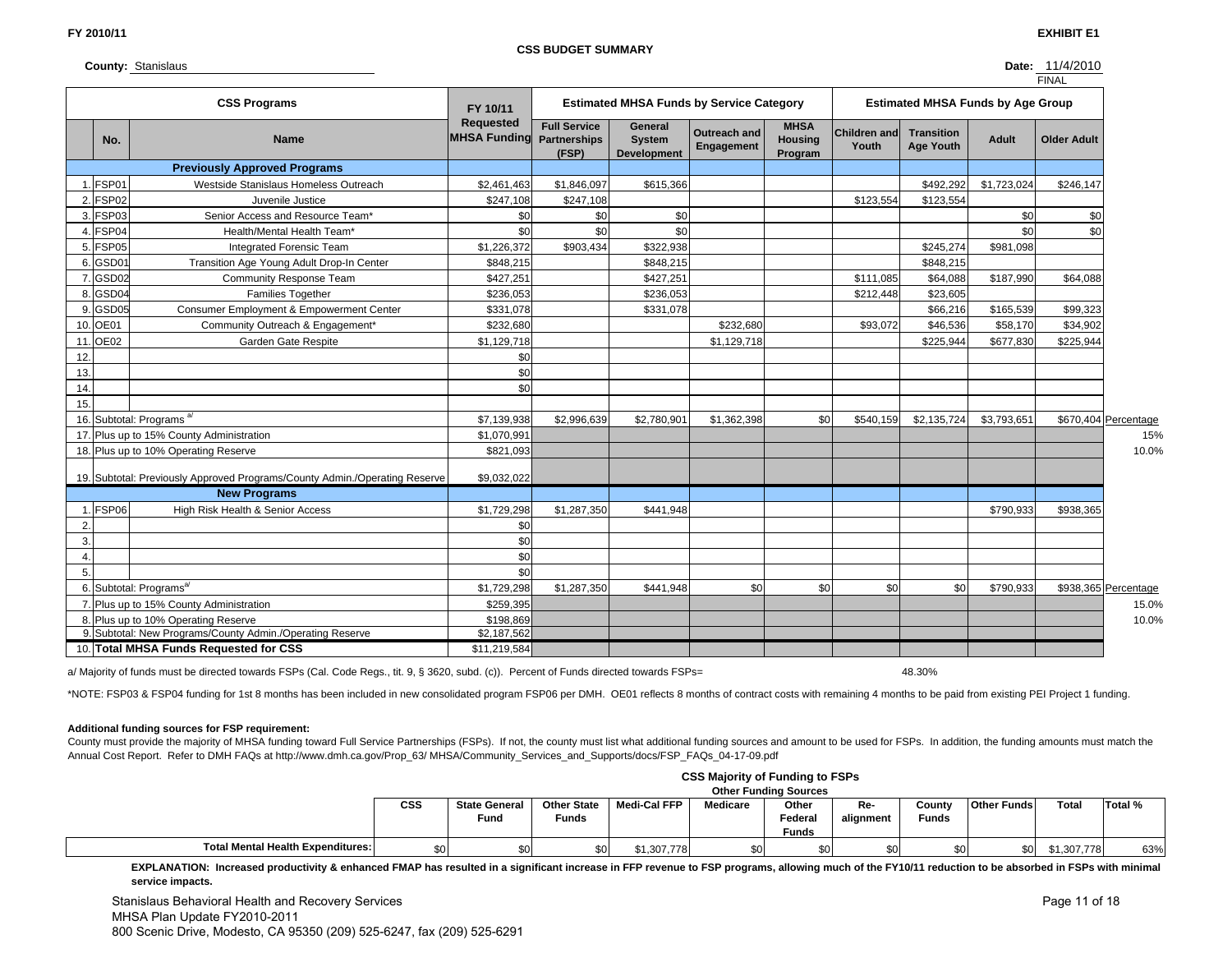### **2010/11 MHSA PLAN UPDATE EXHIBIT F1**

### **CSS and WET NEW PROGRAM DESCRIPTION**

**County: Stanislaus** 

**Program Number/Name: FSP- 06 High Risk Health & Senior Access** 

### **Check boxes that apply:**

 $\boxtimes$  New

 $\boxtimes$ **CSS**  $\square$ WET

 **Consolidation** 

 **Expansion Reduction** 

**Date: November 5, 2010** 

### **CSS Only**

**CSS and WET** 

| Age           |                                                                | Number of Clients to be Served by funding category |            | Cost per Client for FSP by age |
|---------------|----------------------------------------------------------------|----------------------------------------------------|------------|--------------------------------|
| Group         | <b>Full Service</b>                                            | <b>General System</b>                              | Outreach & | group                          |
|               | <b>Partnerships</b>                                            | <b>Development</b>                                 | Engagement |                                |
| СY            |                                                                |                                                    |            | <b>SO</b>                      |
| <b>TAY</b>    |                                                                |                                                    |            |                                |
| <b>Adults</b> | 50                                                             |                                                    |            | \$15,721 (annualized)          |
| <b>OA</b>     | 60                                                             |                                                    |            | \$15,721 (annualized)          |
| <b>Total</b>  | 110                                                            |                                                    |            |                                |
|               | Total Number of Clients to be Served (all service categories): |                                                    | 110        |                                |

### **NEW PROGRAMS ONLY – n/a**

**1. Provide narrative description of program. For WET, also include objectives to be achieved.** 

**N/A** 

### **2. Explain how the new program is consistent with the priorities identified in the Community Planning Process.**

This consolidated program is serving the same target populations originally identified and utilizing the same strategies originally outlined in the Community Planning Process. Graduated levels of care are being added to the program.

Community issues identified during planning are continuing to be addressed in the new program: serve all age groups, serve diverse communities, serve individuals with co-occurring issues, serve uninsured/underinsured, serve people with co-occurring health issues, served individuals involved with other agencies (e.g. reduce risk for emergency room use, law enforcement, homelessness)

### **3. Provide a description of how the proposed program relates to the General Standards of the MHSA (Cal. Code Regs., tit. 9, § 3320).**

Cultural Competence practices are built into every BHRS program. Service Providers strive to act in a culturally competent manner in every service and community contact and facilitate natural supports by being aware of community resources within a service recipient's cultural, racial, or ethnic community. Bi-lingual, bi-cultural Spanish staff are included is this team and interpreters will be available for those who speak other languages. The concepts and practices of wellness and recovery are central to all BHRS services, including this FSP. An integrated service partnership with the family will honor the service recipient's choices and the family's cultural values. Program staff is experienced in working collaboratively with other agencies/resources to provide an integrated service experience for service recipients.

### **CSS Only**

**1. Describe the target population to be served and the services/strategies to be provided. This should include information about targeted age, gender, race/ethnicity and language spoken by the population to be served.** 

FSP-06 High Risk Health & Senior Access program will serve adults (18 - 59 years) and older adults (60+ years) with significant, ongoing, possibly chronic, health conditions co-occurring with SMI as well as, functional impairments related to aging. The sub-group of transition-aged adults (55-59 years) with SMI, co-occurring substance abuse disorders and/or other physical health conditions is included in the target population. Within the identified group of service recipients, the priority population is individuals who are primarily uninsured as well as individuals from racially and/or culturally diverse communities (including LGBTQ) who may not have access to well-coordinated health/mental health services. They may also be individuals who are homeless or at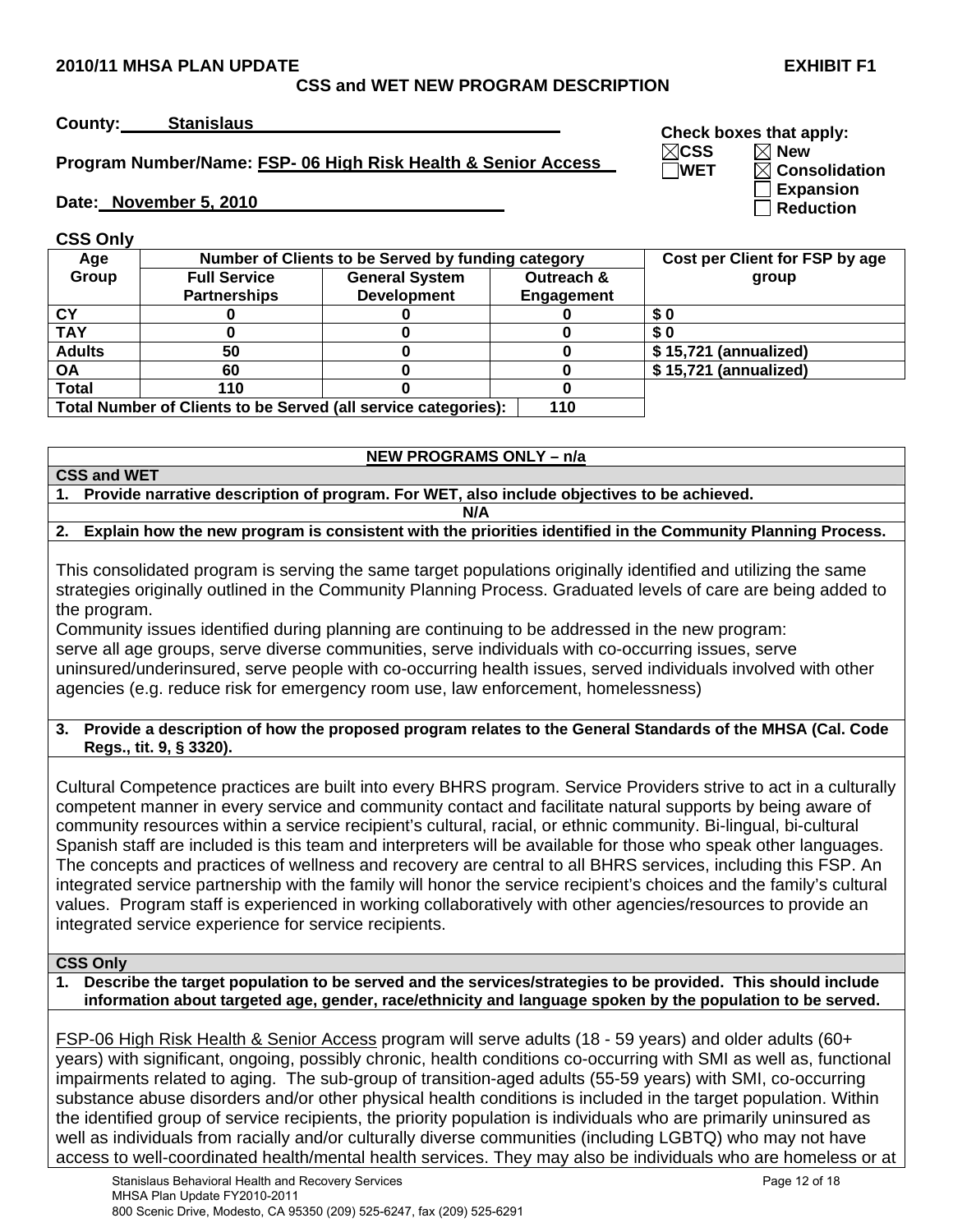### **CSS and WET NEW PROGRAM DESCRIPTION**

risk of homelessness, at risk of institutionalization, hospitalization, and nursing home care, or frequent users of emergency rooms for health care.

Service strategies include 24/7 access to a known service provider, individualized service plan, multidisciplinary treatment approach, wellness and recovery focused group and peer support, linkage to existing community support groups, peer support and recovery groups for individuals with co-occurring health and mental health disorders. Both service recipients and family members receive education regarding the management of both health and mental health issues as well as, benefits advocacy support, and housing support. Additionally, introduction of graduated levels of service within the FSP will allow service recipients to move through services of varying intensity, connect with community supports and exit services when appropriate. The structure of graduated levels of care will replicate the three levels of outpatient care currently offered within other FSP programs in Stanislaus County.

To ensure effectiveness, the Level of Care Utilization System for Psychiatric and Addiction Services (LOCUS), an assessment tool developed by community psychiatrists for determining appropriate level of care in outpatient services, will be utilized in helping to determine the level of care needed. Three levels of care will be available for all individuals served in the consolidated program. The three levels of outpatient care include: Full Service Partnership; Intensive Support Services (ISS); and a Wellness/Recovery (WR) level of care. This creates a model that allows for entry to a level of service appropriate for the individual. FSP designation as a level of care ensures that the integrity of the MHSA model for full service partnerships is maintained, measurable and accountable. The Wellness Recovery level of care is designed for those individuals who have made substantial progress in their recovery (measured by our Milestones In Recovery survey) and treatment (measured by our Stages Of Treatment instrument), and are ready for a higher level of recovery service that is less intensive, yet maintains the important relationship with treatment providers and allows for easy re-access to the FSP level of care if needed. The ISS level of care is designed for individuals who may not require an FSP level of care, yet, however would benefit from time-limited intensive services.

### **2. Describe the County's capacity to serve the proposed number of children, adults, and seniors (Welf. & Inst. Code § 5847).**

The two multidisciplinary FSP teams are being consolidated into one FSP team. Both programs have been in existence since 2006 and have long time partnerships with key agencies serving the target populations. Both programs have consistently met their service targets as outlined in CSS Plan Exhibit 6 and will retain capacity to meet their proposed service targets.

### **3. For project-based housing expenditures using General System Development funding, include a brief description outlining the type of housing (e.g., temporary, respite, transitional, etc.), whether the expenditure will be for master leasing of units, acquisition/rehabilitation of an existing housing structure or construction of new housing and the number of units to be acquired.**

**N/A** 

### **WET Only**

**1. Provide budget justification and clear outline of planning factors used to construct budgeted amount.** 

**N/A**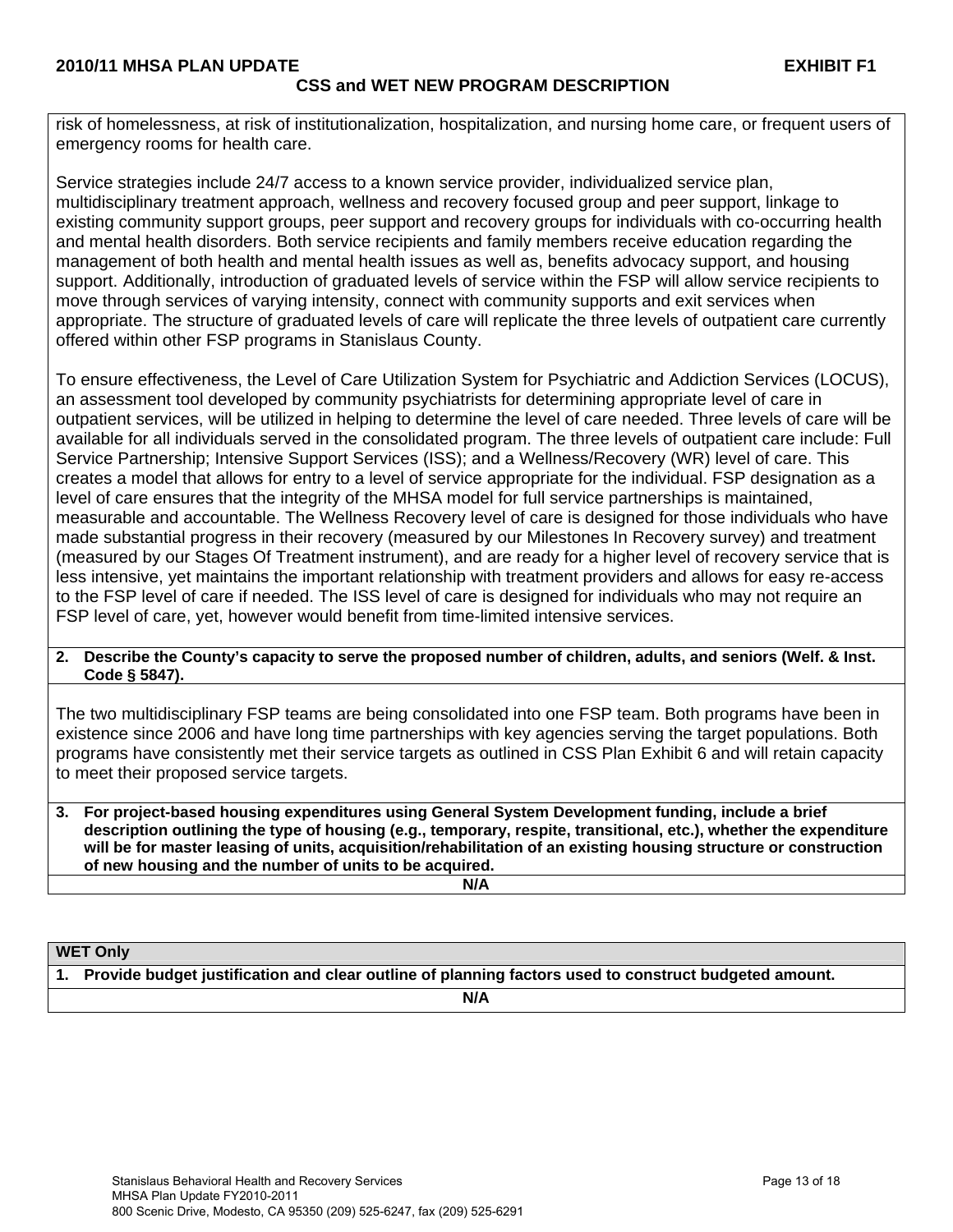### **CSS and WET NEW PROGRAM DESCRIPTION**

### **CONSOLIDATED/EXPANDED/REDUCED PROGRAM ONLY (CSS )**

**1. Narrative description of program. Include a listing of programs being consolidated/expanded/reduced and summary of proposed changes.**

### CONSOLIDATED PROGRAMS: FSP-03 Senior Access and Resource Team FSP-04 Health Mental Health Team

FSP-06 High Risk Health & Senior Access Program: a Full Service Partnership that will serve the individuals previously served by the FSP's being consolidated:

 Adults (18 - 59 years) and older adults (60+ years) with significant, ongoing, possibly chronic, health conditions co-occurring with SMI as well as, functional impairments related to aging. Transition-aged adults (55-59 years) with SMI, co-occurring substance abuse disorders and/or other physical health conditions are included in the target population. Within the identified group of service recipients are individuals who are primarily uninsured as well as individuals from racially and/or culturally diverse communities (including LGBTQ) who may not have access to well-coordinated health/mental health services. They may also be individuals who are homeless or at risk of homelessness, at risk of institutionalization, hospitalization, and nursing home care, or frequent users of emergency rooms for health care.

Service strategies include group therapy, individual therapy, peer counseling, medication services, and linkage services with a special focus on assessment, service planning, and the identification and treatment of cooccurring disorders. Geriatric Field Screening Protocol (GFSP) will be utilized including family when available and agreeable to the service recipient. Service focus will include intensive, integrated services to individuals who have both a serious mental illness and significant co-occurring health conditions, including but not limited to, diabetes mellitus (DM), hypertension (HTN). Health conditions that require ongoing, frequent and costly treatment from primary care providers can be impacted significantly with education and engagement of individual's coping with health conditions. Both service recipients and family members receive education regarding the management of both health and mental health issues as well as, benefits advocacy support, and housing support. Individualized services and support plan will be developed with each service recipient and service providers known to recipients that are available 24/7.

### **2. Explain the basis for decision to consolidate/expand/reduce program and how stakeholders were provided an opportunity to participate in the decision.**

Because these two programs shared the same FSP strategies, service approaches to serving individuals who have similar needs related to medical concerns, risk for frequent trips to emergency rooms, risk for homelessness and risk for hospitalization, stakeholders agreed that a consolidation would allow certain program cost efficiencies and continuation of services by known service providers. Additionally, introduction of graduated levels of service within the FSP will allow service recipients to move through services of varying intensity, connect with community supports and exit services when appropriate. Program operations costs are reduced by consolidating and adding graduated levels of care. Stakeholders endorsed this approach to keeping the services and achieving a sustainable budget through consolidation.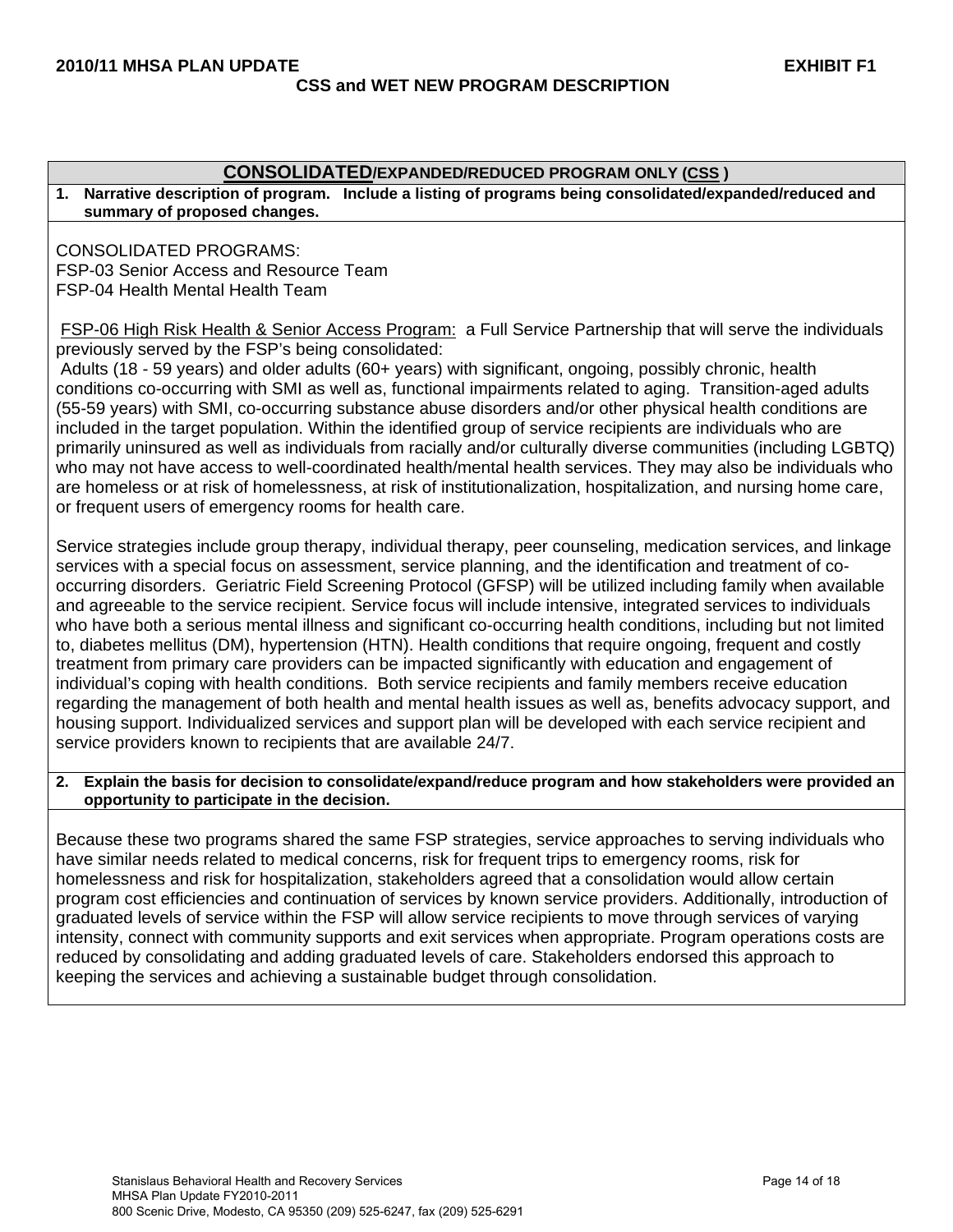### **2010/11 ANNUAL UPDATE NEW PROGRAM/PROJECT BUDGET DETAIL/NARRATIVE EXHIBIT F**

Date: 11/4/2010

County: Date: 11/4/2010 Stanislaus

Program/Project Name and #: High Risk Health & Senior Access - FSP-06

|                                                              | <b>County Mental Health</b><br>Department | <b>Other Governmental</b><br><b>Agencies</b> | <b>Community Mental</b><br><b>Health Contract</b><br><b>Providers</b> | <b>Total</b> |
|--------------------------------------------------------------|-------------------------------------------|----------------------------------------------|-----------------------------------------------------------------------|--------------|
| <b>A. EXPENDITURES</b>                                       |                                           |                                              |                                                                       |              |
| <b>Community Services and Supports</b>                       |                                           |                                              |                                                                       |              |
| 1. Client, Family Member and Caregiver Support Expenditures  |                                           |                                              |                                                                       |              |
| a. Individual-based Housing                                  |                                           |                                              |                                                                       | \$0          |
| b. Other Supports                                            | \$582,948                                 |                                              | \$75,440                                                              | \$658,388    |
| 2. General System Development Housing                        |                                           |                                              |                                                                       | \$0          |
| 3. Personnel Expenditures                                    | \$1,253,996                               |                                              |                                                                       | \$1,253,996  |
| 4. Operating Expenditures                                    | \$104,942                                 | \$40,321                                     | \$19,418                                                              | \$164,681    |
| 5. Estimated Expenditures when service provider is not known |                                           |                                              |                                                                       | \$0          |
| 6. Non-recurring expenditures                                |                                           |                                              |                                                                       | \$0          |
| 7. Other Expenditures*                                       |                                           |                                              |                                                                       | \$0          |
| 8. Total Proposed Expenditures                               | \$1,941,886                               | \$40,321                                     | \$94,858                                                              | \$2,077,065  |
|                                                              |                                           |                                              |                                                                       |              |
| <b>Workforce Education and Training</b>                      |                                           |                                              |                                                                       |              |
| 1. Personnel Expenditures                                    |                                           |                                              |                                                                       | \$0          |
| 2. Operating Expenditures                                    |                                           |                                              |                                                                       | \$0          |
| 3. Training Expenditures                                     |                                           |                                              |                                                                       | \$0          |
| 4. Training Consultant Contracts                             |                                           |                                              |                                                                       | \$0          |
| 5. Residency Expenditures                                    |                                           |                                              |                                                                       | \$0          |
| 6. Internship Expenditures                                   |                                           |                                              |                                                                       | \$0          |
| 7. Mental Health Career Pathway Expenditures                 |                                           |                                              |                                                                       | \$0          |
| 8. Stipend Funds                                             |                                           |                                              |                                                                       | \$0          |
| 9. Scholarship Funds                                         |                                           |                                              |                                                                       | \$0          |
| 10. Loan Repayment Funds                                     |                                           |                                              |                                                                       | \$0          |
| 11. Non-recurring Expenditures                               |                                           |                                              |                                                                       | \$0          |
| 12. Other Expenditures*                                      |                                           |                                              |                                                                       | \$0          |
| 13. Total Proposed Expenditures                              | \$0                                       | \$0                                          | \$0                                                                   | \$0          |
|                                                              |                                           |                                              |                                                                       |              |
| <b>Capital Facilities</b>                                    |                                           |                                              |                                                                       |              |
| <b>Pre-Development Costs</b>                                 |                                           |                                              |                                                                       | \$0          |
| 2. Building/Land Acquisition                                 |                                           |                                              |                                                                       | \$0          |
| 3. Renovation                                                |                                           |                                              |                                                                       | \$0          |
| 4. Construction                                              |                                           |                                              |                                                                       | \$0          |
| 5. Repair/Replacement Reserve                                |                                           |                                              |                                                                       | \$0          |
| 6. Other Expenditures*                                       |                                           |                                              |                                                                       | \$0          |
| 7. Total Proposed Expenditures                               | \$0                                       | \$0                                          | \$0                                                                   | \$0          |
|                                                              |                                           |                                              |                                                                       |              |
| <b>Technological Needs</b>                                   |                                           |                                              |                                                                       |              |
| 1. Personnel                                                 |                                           |                                              |                                                                       | \$0          |
| 2. Hardware                                                  |                                           |                                              |                                                                       | \$0          |
| 3. Software                                                  |                                           |                                              |                                                                       | \$0          |
| 4. Contract Services                                         |                                           |                                              |                                                                       | \$0          |
| 5. Other Expenditures*                                       |                                           |                                              |                                                                       | \$0          |
| 6. Total Proposed Expenditures                               | \$0                                       | \$0                                          | \$0                                                                   | \$0          |
|                                                              |                                           |                                              |                                                                       |              |
| <b>Prevention and Early Intervention (PEI)</b>               |                                           |                                              |                                                                       |              |
| 1. Personnel                                                 |                                           |                                              |                                                                       | \$0          |
| 2. Operating Expenditures                                    |                                           |                                              |                                                                       | \$0          |
| 3. Non-recurring Expenditures                                |                                           |                                              |                                                                       | $\$0$        |
| 4. Subcontracts/Professional Services                        |                                           |                                              |                                                                       | \$0          |
| 5. Other                                                     |                                           |                                              |                                                                       | \$0          |
| 6. Total Proposed Expenditures                               | \$0                                       | \$0                                          | \$0                                                                   | \$0          |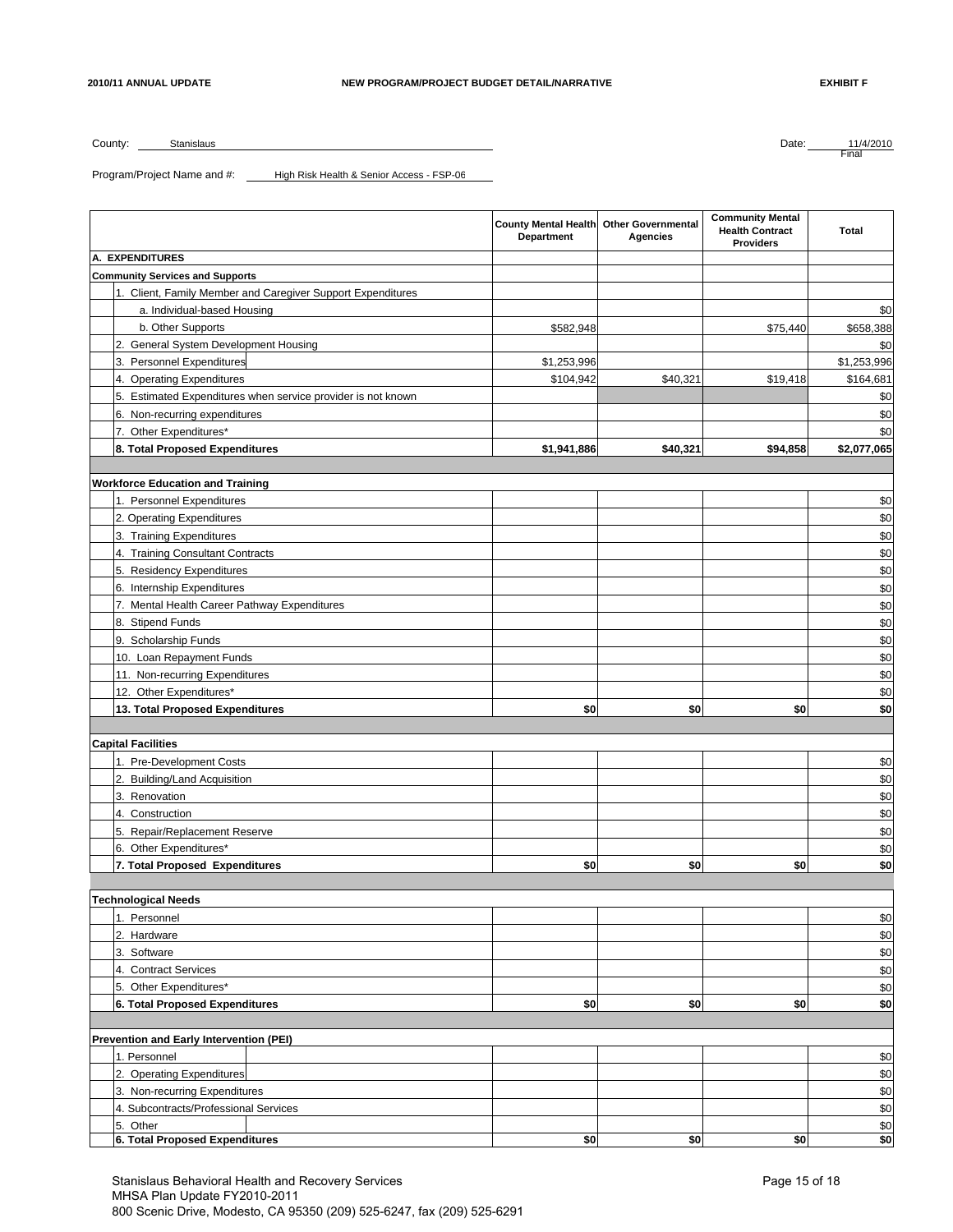### **2010/11 ANNUAL UPDATE NEW PROGRAM/PROJECT BUDGET DETAIL/NARRATIVE EXHIBIT F**

Stanislaus

County: Stanislaus 11/4/2010 Stanislaus 2012 12:00 Stanislaus 2012 12:00 2012 12:00 2012 12:00 2012 12:00 2012 **Final** 

Program/Project Name and #: High Risk Health & Senior Access - FSP-06

**County Mental Health Other Governmental Department Agencies Community Mental Health Contract Providers Total** 1. Personnel \$0 2. Operating Expenditures \$0 3. Non-recurring Expenditures \$0 4. Training Consultant Contracts 60 to 10 to 10 to 10 to 10 to 10 to 10 to 10 to 10 to 10 to 10 to 10 to 10 to 10 to 10 to 10 to 10 to 10 to 10 to 10 to 10 to 10 to 10 to 10 to 10 to 10 to 10 to 10 to 10 to 10 to 10 to 10 5. Work Plan Management \$0 6. Other \$0 **7. Total Proposed Expenditures \$0 \$0 \$0 \$0 1. New Revenues** a. Medi-Cal (FFP only) \$342,626 \$342,626 \$342,626 \$342,626 \$342,626 \$342,626 \$342,626 \$342,626 \$342,626 \$342,626 b. State General Funds c. Other Revenue \$5,141 \$5,141 **2. Total Revenues \$347,767 \$0 \$0 \$347,767 C. TOTAL FUNDING REQUESTED \$1,594,119 \$40,321 \$94,858 \$1,729,298 Innovation (INN) B. REVENUES**

**\*Enter the justification for items that are requested under the "Other Expenditures" category.**  Justification: **N/A**

**Please include your budget narrative on a separate page.**

Prepared by: Vicki Peitz, MHSA Accountant

Telephone Number: (209) 525-7446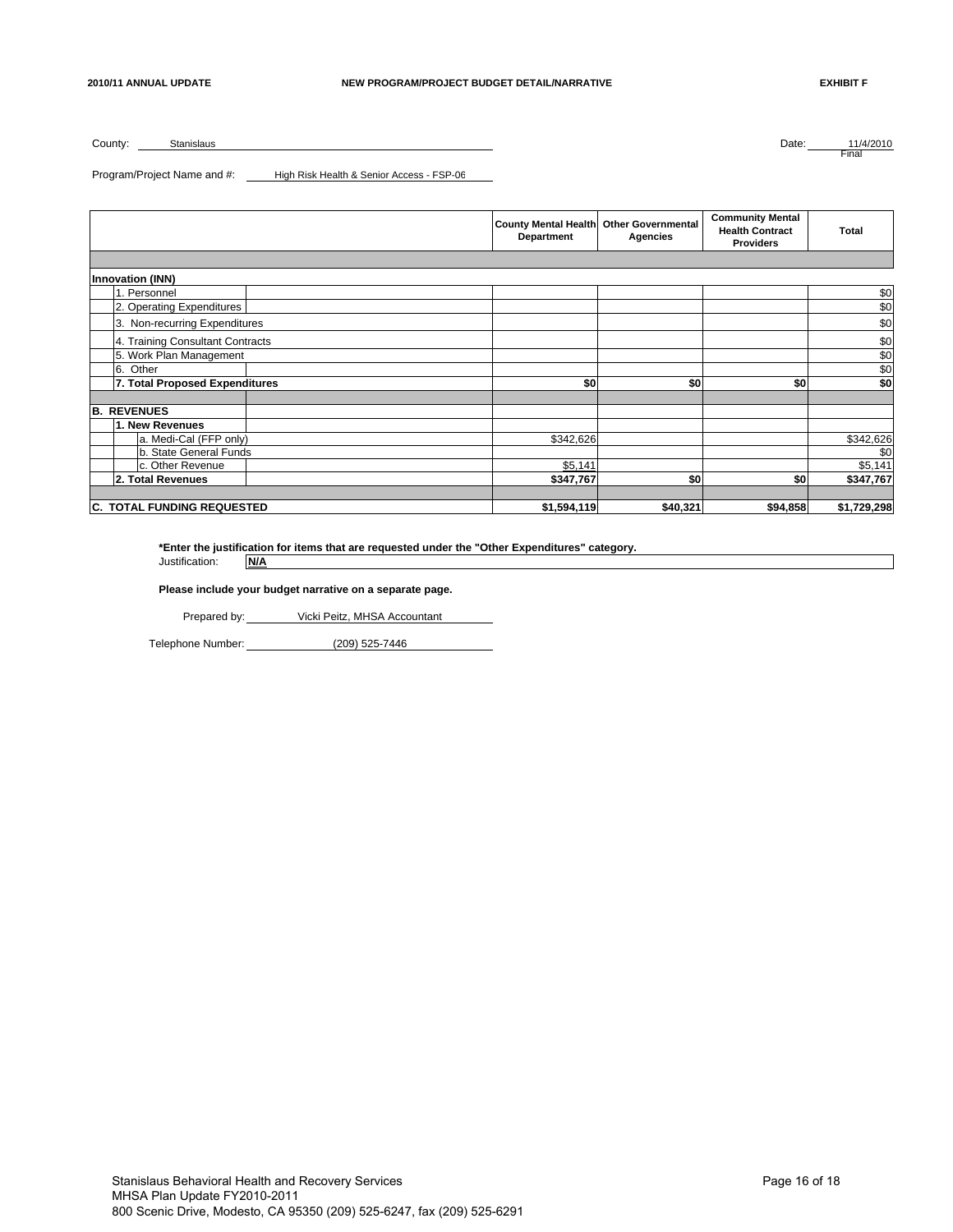### **Budget Narrative High Risk Health & Senior Access Program Workplan # FSP-06 12 Months Mental Health Services Act Community Services and Supports**

| County(ies): Stanislaus                                               |               | <b>Fiscal Year</b><br>Date: | 2010-2011<br>11/5/10 |
|-----------------------------------------------------------------------|---------------|-----------------------------|----------------------|
|                                                                       |               |                             |                      |
| A. Expenditures                                                       |               |                             |                      |
| 1. Client, Family Member and Caregiver Support Expenditures           |               |                             |                      |
| a. Clothing, Food and Hygiene                                         |               |                             | \$                   |
| b. Travel and Transportation                                          |               |                             | \$<br>2,460          |
| c. Housing - Board & Care                                             |               |                             | \$<br>75,440         |
| d. Employment and Education Supports                                  |               |                             | \$<br>1,238          |
| e. Other Support Expenditures                                         |               |                             | \$<br>579,250        |
| Support Service Funds - Wraparound                                    | \$            | 17,040                      |                      |
| Peer Support Team Services                                            | \$            | 441,948                     |                      |
| Dual Diagnosis services provided at SRC                               | $\mathbf{\$}$ | 120,262                     |                      |
| f. Total Support Expenditures                                         |               |                             | \$<br>658,388        |
| 2. Personnel Expenditures                                             |               |                             |                      |
| <b>Current Existing Positions</b>                                     |               |                             |                      |
| a. Support Staff                                                      |               |                             |                      |
| Admin Clerk III - \$19.96/hr x 2080 hrs x 1.3 FTEs                    | \$            | 53,972                      |                      |
| Admin Clerk II - X-help \$17.66/hr x 2000 hrs x .33 FTE               | \$            | 11,656                      |                      |
| Stock/Delivery Clerk - \$17.24/hr x 2080 hrs x .5 FTE                 | \$            | 17,930                      |                      |
| Interpreter - PSC - \$13.00/hr x 2000 hrs x .038 FTE                  | \$            | 988                         |                      |
| b. Program Staff                                                      |               |                             |                      |
| Manager II - \$41.17/hr x 2080 hrs x .67 FTE                          | \$            | 57,375                      |                      |
| BHS II - \$27.14/hr x 2080 hrs x 5 FTEs                               | \$            | 282,256                     |                      |
| CST II - \$20.35/hr x 2080 hrs x .66 FTE                              | \$            | 27,936                      |                      |
| Psych Nurse II - \$37.38/hr x 2080 hrs x 2 FTEs                       | \$            | 155,501                     |                      |
| MHC II - \$35.57/hr x 2080 hrs x 2 FTEs                               | \$            | 147,971                     |                      |
| Psychiatrist - PSC - \$130.00/hr x 2000 hrs x .45 FTE                 | $\mathbf{\$}$ | 117,000                     |                      |
| c. Total Current Existing FTEs/Salaries                               |               |                             | \$<br>872,584        |
| d. Benefits - Retirement, Health Ins, FICA, Unemployment, Wkrs Comp   |               |                             | \$<br>381,412        |
| e. Total Personnel Expenditures                                       |               |                             | \$<br>1,253,996      |
| 3. Operating Expenditures                                             |               |                             |                      |
| a. Professional Services - Consultations/Dr. Meyer                    |               |                             | \$<br>3,800          |
| b. Translation and Interpreter Services-See Support Staff above       |               |                             | \$                   |
| c. Travel and Transportation                                          |               |                             | \$<br>13,755         |
| d. General Office Expenditures                                        |               |                             | 5,823                |
| e. Rent, Utilties and Equipment                                       |               |                             | \$<br>83,364         |
| f. Medication and Medical Supports                                    |               |                             | 15,618               |
| g. Other Operating Expenses (provide description in budget narrative) |               |                             | \$<br>42,321         |
| i. Staff Training                                                     | \$            | 2,000                       |                      |
| Ш<br>County Cost Allocation Plan (CAP) Charges                        | \$            | 40,321                      |                      |
| h. Total Operating Expenditures                                       |               |                             | \$<br>164,681        |
| 4. Program Management                                                 |               |                             |                      |
| a. Existing Program Management                                        |               |                             |                      |
| b. New Program Management                                             |               |                             |                      |
| c. Total Program Management                                           |               |                             | \$                   |
| 5. Extimated Total Expenditures when service provider is not known    |               |                             | \$                   |

G:xldata\Prop 63 MHSA\Exhibit F New Program Narrative vFinal 11-5-10\10-11 Narrative